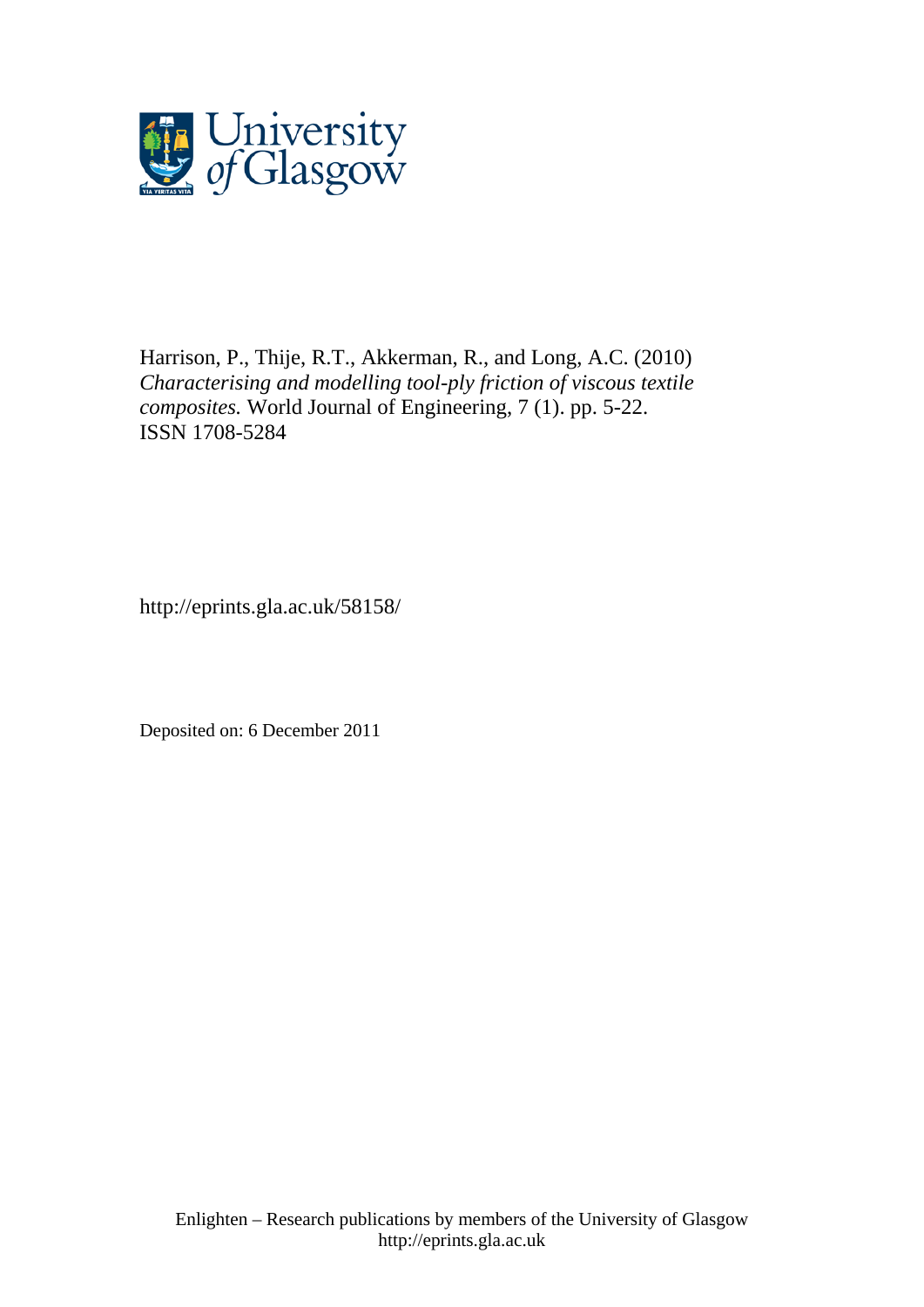# **CHARACTERISING AND MODELLING TOOL-PLY FRICTION OF VISCOUS TEXTILE COMPOSITES**

# $\mathbf{Phi}^{\mathbf{1}^*}$  **Philip Harrison** $^{1^*}$ **, Rene ten Thije** $^{2}$ **, Remko Akkerman** $^{2}$ **, Andrew C. Long** $^{3}$

\*Corresponding author: **Philip.harriso@Glasgow.ac.uk**

<sup>1</sup>Department of Mechanical Engineering, University of Glasgow, Glasgow G12 8QQ, Scotland

<sup>2</sup>University of Twente, PO Box 217, NL-7500AE Enschede, The Netherlands

<sup>3</sup>University of Nottingham, Faculty of Engineering, Division of Materials, Mechanics & Structures, University Park, Nottingham NG7 2RD, UK

Keywords: Friction, Viscous Textile Composite

## *Abstract*

*The paper describes two experimental methods for measuring the tool-ply friction behaviour of impregnated thermoplastic textile composites. These include the pull-through and pull-out tests on the one hand and experiments conducted using a c ommercial rheometer using custom designed platens on the other. Results from the techniques are compared and the relative advantages and disadvantages are discussed. A simple procedure to determine parameters in a s o-called master curve, an e mpirical model relating the friction coefficient to normal pressure, velocity and temperature is demonstrated. The model is convenient for implementation in a numerical code. A predictive meso-scale model is also described that incorporates parameters such as fabric architecture, tow geometry and matrix viscosity. The model is based on lubrication theory and can predict steady state friction over a br oad range on c onditions. Significantly, unlike previous attempts to model tool-ply friction using a meso-structural approach, there is no ne ed to experimentally determine the lubrication film thickness as this is an output of the model. Meso-scale model predictions are compared with predictions from the master equation and experimental data.* 

## **1 INTRODUCTION**

Press forming of thermoplastic textile composites is potentially a fast and efficient method of production. However, while stretch-forming and deep-drawing of sheet metal [1] are today relatively well understood processes supported by sophisticated Computer Aided Engineering (CAE) tools [2] the same cannot yet be said for textile composites. As such a large research effort is underway to create equivalent CAE tools for these materials. The manufacture of textile composite components of potentially complex double curvature geometries involves a forming stage in which dry or pre-impregnated reinforcement takes the required shape through deep-drawing. Wrinkling of the sheet during forming is an unwanted defect and can be inhibited via in-plane tension induced in the sheet using a blank-holder [1-5]. Friction occurring between the composite material and metal tooling during forming imparts tensile stresses in the sheet. These tensile stresses help counteract the compressive stresses generated by material deformation that are responsible for wrinkling.

<span id="page-1-0"></span>Several experimental methods have been employed to investigate the inter-ply [6-10] and tool-ply [10-18] friction behaviour of impregnated textile [7, 9-11, 15-20] and uniaxial [6-8, 21] continuous fibre reinforced composites. A heated metal sled drawn across a h eated textile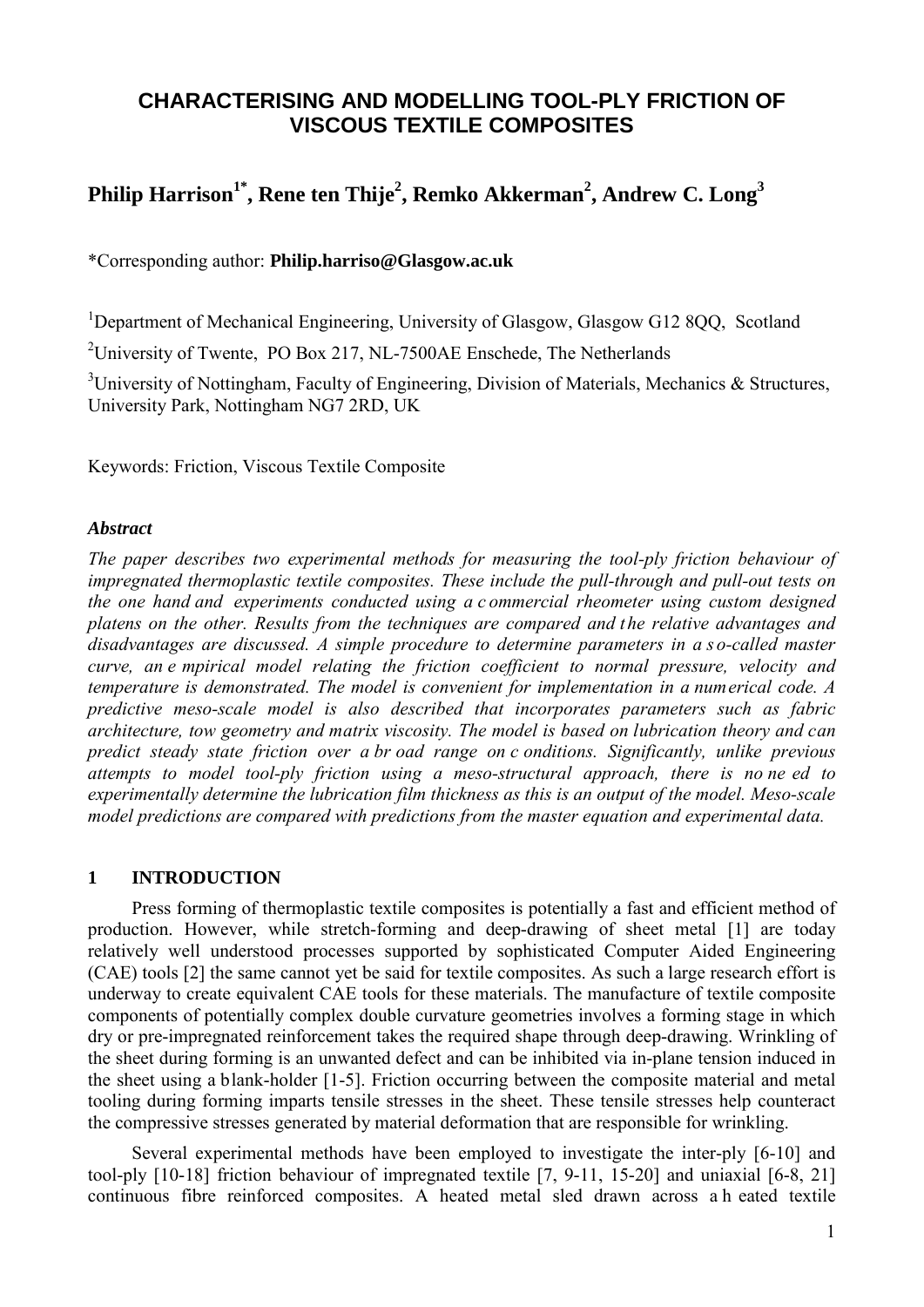composite sheet was used by Murtagh et al. [21]. An early investigation by Scherer and Friedrich [8] reported a pull-out test which could be used to characterise both tool-ply and ply-ply friction over a r ange of temperatures. Similar pull-out designs of varying levels of sophistication and accuracy have been used in subsequent investigations [6, 8-11, 16, 17, 20-23]. Wilks developed a modified version of the pull-out test, a so-called pull-through test, that benefited from a constant contact area between specimen and platens during the test [20]. The platens were electrically heated and the rig housed entirely inside an environmental chamber allowing more accurate temperature control of the specimen during the test [15, 18, 19]. A similar pull-through design was later used by Gorczyca et al. [14, 24-26], though in this case without the use of an environmental chamber. Notably, investigations by Gorczyca et al. [14, 24] aimed to reproduce conditions similar to those experienced during actual forming operations and employed the technique of heating the preform and tooling to different temperatures from each other before testing. More recently commercial rheometers have been adapted to perform friction measurements [15, 18, 19, 27] . The technique, which is reported in Section 3.2 of this paper provides a fast and efficient method to generate experimental data, though is limited to relatively low pressures and velocities far removed from actual processing conditions. One of the aims of this paper is to examine how useful such experiments are in predicting more realistic friction boundary conditions.

Gorczyca et al. [24] summarise some of the different materials and test conditions that have been investigated and reported in the literature. Materials have included: AS4/PEEK [6], carbon/PP [8] and carbon/PEEK APC-2 unidirection composites [21] as well as both balanced and unbalanced pre-consolidated glass/PP twill woven composites [3, 10, 11, 15, 16, 1 8, 19, 23], glass/PP satin weave composites [28] and glass/PP plain weave composites [14, 24, 29] . Force versus displacement data produced by constant displacement rate tests typically follow a generic form characterised by an initial peak force, rapidly falling to a lower steady state value, irrespective of the material under consideration  $[6, 10, 15 - 19]$  $[6, 10, 15 - 19]$  $[6, 10, 15 - 19]$ <sup>1</sup>. Thus, two friction coefficients can usually be determined corresponding to a peak and steady state response. An exception to this occurs when the displacement rate is very low (e.g. 10mm/min) [18] or the temperature is high [6, 10], under these conditions the peak in the force curve decreases and in some cases can completely disappear.

Several factors, listed below, have been investigated to determine their effect on the coefficient of friction between tool and composite including: normal pressure [11, 14-25], draw velocity [11, 14-25], tool-material [21], tool-temperature [11, 14-25], fabric temperature prior to forming [13, 14, 30], fabric orientation [6, 8, 13, 14, 21, 30], type of release agent [21] and cooling conditions [10]. Certain factors have been found to be much more important than others. Gorczyca et al. [14, 24, 25] list velocity, tool temperature and normal pressure as the most influential factors in their investigation while fabric temperature prior to forming and fabric orientation seem to have only a minor effect. In contrast, relative ply orientation has a significant effect for uniaxial continuous fibre reinforced composites [7, 8]. Murtagh et al. [21] found release agents had a significant effect and changing the tool material from metal to rubber also caused a large increase in friction. Lebrun et al. [10] investigated effects arising from the significant difference between melting temperature upon heating and re-crystallisation temperature during cooling. Several studies confirm that the coefficient of friction is inversely proportional to normal pressure and directly proportional to velocity  $[10, 11, 14, 15, 17 -19, 21, 24, 25]$ . Increasing temperature was unexpectedly found to increase tool-ply friction in two studies [10, 21] an effect explained by the action of Coulomb type friction between fibres and metal [10], but more generally has been observed to decrease the friction coefficient due to the associated reduction in matrix viscosity [10, 11, 14, 16-19, 24, 25].

<u>.</u>

<sup>&</sup>lt;sup>1</sup> Controlled force-displacement tests show a yield stress rather than a peak [Scherer & Freidrich (1991); Morris & Sun (1994)].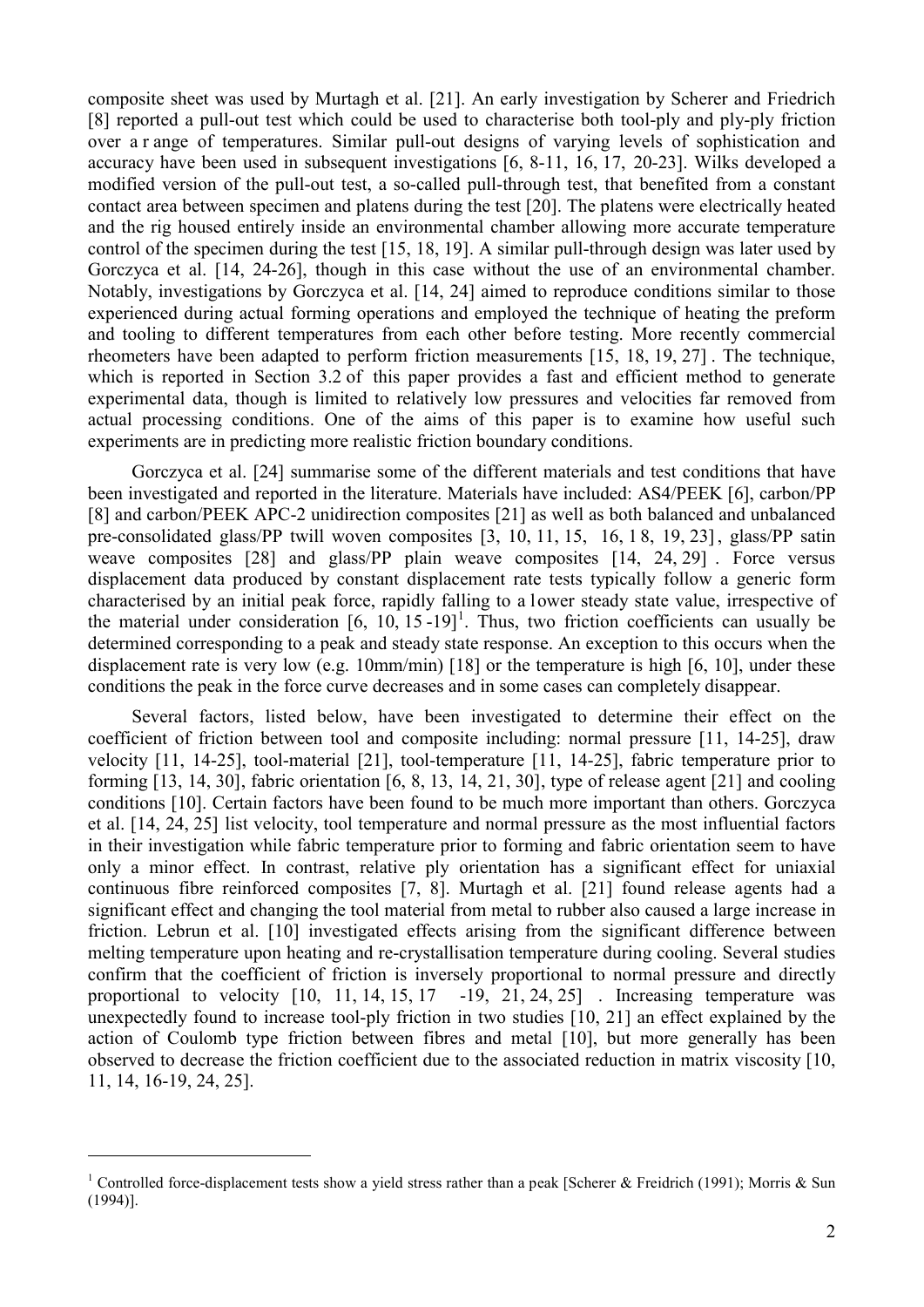A purely empirical approach to modelling friction was presented by Morris and Sun [6] who determined a power-law relationship between steady-state friction, slip velocity and temperature. Murtagh et al. [22] assumed a lubricating layer in a first modelling attempt to relate friction to the micro-mechanics of the sliding process. Wilks et al. [23] proposed another simple model including a combination of both Coulomb friction and hydrodynamic lubrication. In this work both the film thickness and friction coefficient were used as fitting parameters for the model. Their model was later modified to account for the surface area of the viscous and reinforcement fractions [31]

$$
\tau = \eta \dot{\gamma} + \phi \mu_c P_N \tag{1}
$$

where *η* is the viscosity of the matrix,  $\dot{\gamma}$  is the shear strain rate,  $\mu_c$  is the Coulomb friction coefficient (assumed equal to 0.3), and  $P_N$  is the normal pressure.  $\phi = A_f / A$ , is the ratio of fibres in contact with the tool to the overall platen area, *A*. The shear strain rate is simply the crosshead displacement rate divided by the thickness of the molten polymer film separating the reinforcement fibres and the tooling. They used a series of optical micrographs to measure the film thickness from un-tested composite samples, giving an average value of 0.07mm. Further micrographs were analysed from tested samples to determine the proportion of fibres in contact with the platen. Their model compared well with experimental data generated using the pull-through test designed by Wilks [20].

The clear dependence of friction on nor mal force, displacement rate and matrix viscosity prompted Chow [28] to propose the use of a Stribeck curve to interpret experimental data, an approach adopted since by others [11, 13, 14, 16-18, 28, 30]. A Stribeck Curve is a plot of the coefficient of friction  $\mu$  as a function of the multiple (Hersey number),  $H = \frac{nv}{P}$ , where *n* is the viscosity of the lubricating fluid layer, *v* is the velocity and where *P* was originally defined as the normal force per unit width (for bearings) [32, 33], in which case *H* is a dimensionless number, but has also been used since as the normal force [13-15, 34] or the normal pressure [11, 16]. A typical Stribeck Curve is shown in Fig 1 which shows three distinct regions corresponding to Boundary Lubrication, Elasto-Hydrodynamic Lubrication and Hydrodynamic or full-film lubrication.



Fig 1. The variation in frictional drag (expressed as the coefficient of friction,  $\mu$ ) with the quantity  $\eta v/P$ : the Stribeck curve. (From Hutchings [32])

In this paper *P* is used to indicate normal pressure as comparisons shown later in this paper, involve data from experiments employing testing platens of different areas, and obtained over a range of normal forces. Chow [28] originally proposed a similar model to Eq (1), assuming the friction behaviour belonged to the Elasto-hydrodynamic region shown in Fig 1. H owever, investigations on a p lain weave glass/PP fabric [14] indicated that friction behaviour for this particular material fell into the Full-Film lubrication region of Fig 1. The steady increase in friction with increasing Hersey number allowed them to propose a model including a linear relationship between the steady state friction coefficient and the Hersey number. However, to account for Flastochanges in temperature they had to include a linear shifting temperature they share they all the same of the same of normal forces. Chow [28] originally proposed a similarition behaviour belonged to the Elasto-hydro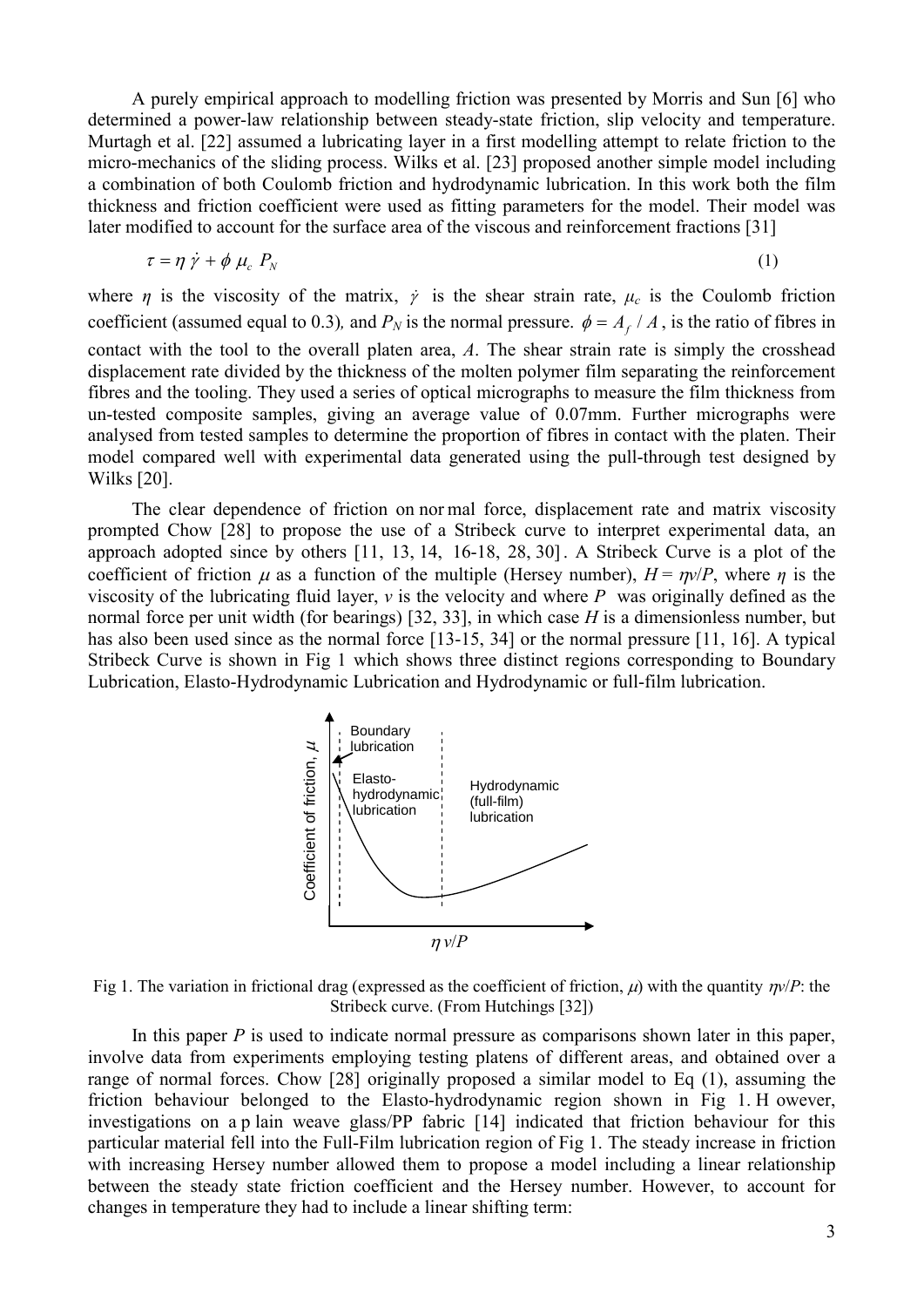$$
\mu = 6.12H + 0.27 - S_u \tag{2}
$$

where  $\mu$  is the friction coefficient, *H* is the Hersey number (defined with normal force as the denominator) and  $S_t$  is the shift factor based on the tool temperature. So far all the models reviewed, with the exception of [6] who used a purely empirical approach, have required an estimate of the lubricating film thickness based on experimental measurements in order to determine the shear rate and from there the viscosity of the non-Newtonian fluid film. Recently a meso-scale model has been proposed based on the fabric architecture [11, 16, 17, 19 ] and on the fluid mechanics occurring within the lubricating film. The most interesting feature of this model is that the film thickness is an output rather than an input of the model. The model is described later in this paper in and its predictions compared with experimental results in Section 5.

Regarding numerical work, attempts to include Eq (2) into finite element simulations have been published [13, 14, 30] . A simple friction rig scenario was modelled in [30] and rate dependence of the friction coefficient was reproduced. The work was developed further in [13, 14] to include normal force and tool temperature dependence. Simulations of the friction tool were correct to within less than 8 percent. Thermo-stamping simulations were also conducted and results analysed in terms of the punch reaction force. Generally the expected trends were observed though the constitutive model used to represent the fabric was also found to influence results.

## **2 MATERIAL**

 A balanced 2x2 twill weave pre-consolidated thermoplastic textile composite, Vetrotex Twintex®, consisting of commingled E-glass and polypropylene (PP) yarns has been tested. It has an areal density of  $710gm<sup>-2</sup>$ , a yarn width of 5mm in both warp and weft directions, a nominal thickness of 0.5 mm and a fully consolidated fibre volume fraction of 0.35. The glass fibre diameter is 16 microns [35]. The form of the upper surface of the tows affects the lubrication flow during sliding friction. Thus, tow geometry is one of the inputs in the meso-scale model and can be parameterized using a polynomial equation. The length dimensions of the longitudinal and transverse tows together with the coefficients of the quadratic used to describe the surface profile of the yarns are given in Table 1. The basic structure assumed in the model is shown in Fig 2 together with a photograph of the pre-consolidated composite in Fig 2.

| Parameter                       | Value              |
|---------------------------------|--------------------|
| Transverse bundle length (mm)   | $5.0$ mm           |
| Transverse bundle approximation | $y=8 \cdot x^2$    |
| Longitudinal bundle length (mm) | $10.0$ mm          |
| Longitudinal bundle             | $y = 16 \cdot x^2$ |
| approximation                   |                    |

Table 1. Input values for the meso-scale model required to predict the empirical results.





Fig 2. Left: Schematic cross section of a Twintex ply. Right: 2 x 2 Twintex® glass-polypropylene preconsolidated sheet.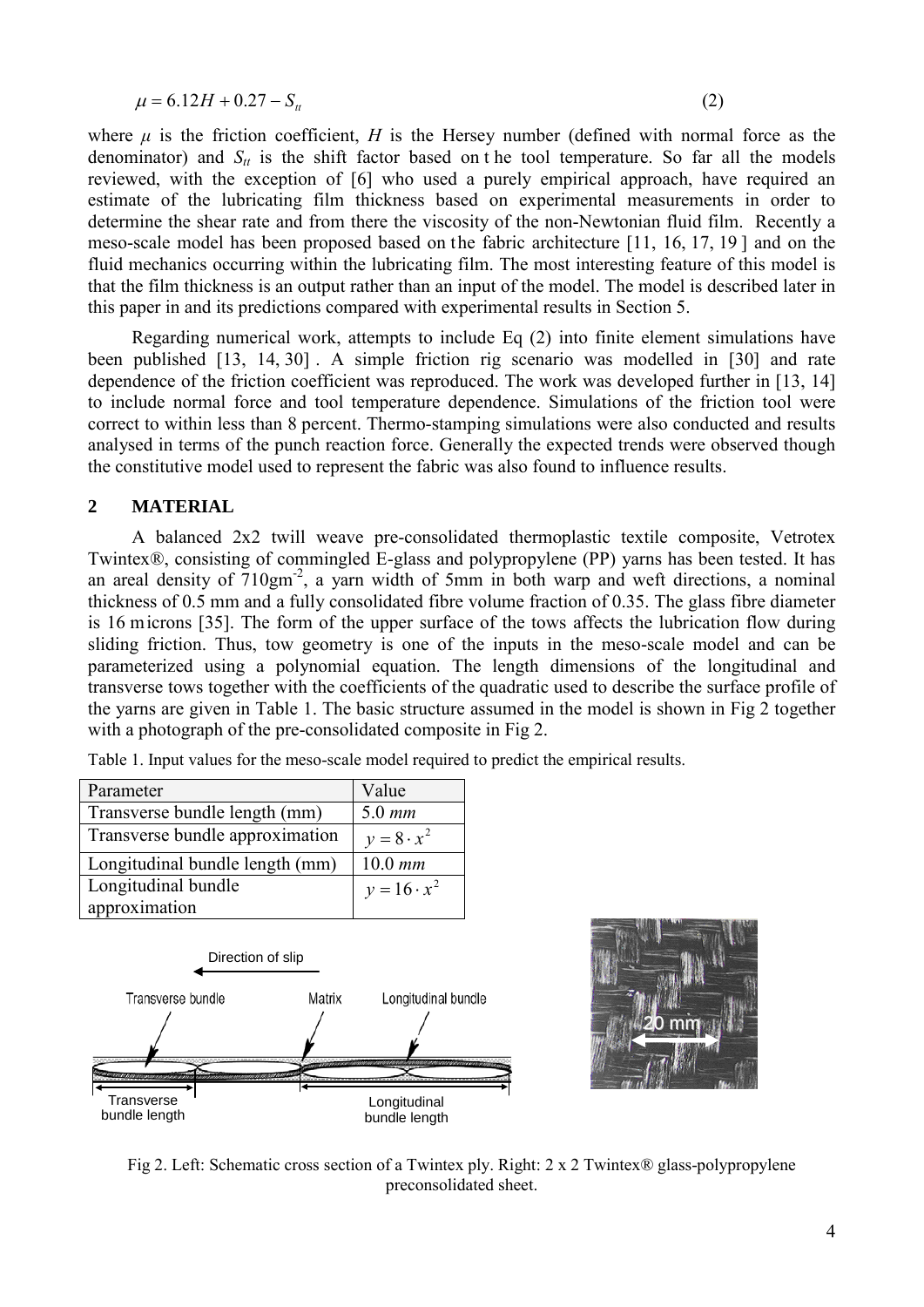## **3 EXPERIMENTAL METHODS**

In this investigation data collected using two generic experimental techniques has been analysed. These include pull-out [23] and pull-though [18, 20] tests on the one hand and rotational measurements using a commercial rheometer [18] on the other. Hands-on experience with the different techniques is useful when discussing their relative merits; the advantage of the rheometer lies in the higher rate at which test results can be produced when compared to more traditional pullout and pull-though methods and also the greater temperature control afforded by the much smaller environmental chamber. The disadvantage is that the experimental conditions obtainable using the rheometer (normal pressure,  $P$ , and velocity,  $v$ ) are lower than can be expected in typical forming situations (*P* up to  $\sim 1000 \text{KPa}$  and *v* up to  $\sim 5000 \text{ mm/min}$  [30]) and so any results have to be extrapolated to the relevant processing conditions. The low velocities accessible using the rheometer also mean that only steady state friction behaviour can be measured as the peak in a typical force versus displacement typically disappears at low slip velocities [18]. Measurements using the pull-through set-up showed that the temperature at the bottom of the environmental chamber could be up to  $30^{\circ}$ C lower than at the top of the chamber, even when using the convection fan. For slow rates this was not too problematic as the electrically heated platens had sufficient time to heat the specimens to the correct temperature as the composite material moved against the metal. At higher rates the heating time decreased causing large variations in the higher rate data. Thus, the time-dependent heating of samples as they are drawn between the platens is found to be a cause of variability and can be expected to be even more of an issue for test rigs not housed within an environmental chamber. The test method was found typically to require between 40-60 minutes for each test making collection of a large amount of data a laborious and costly process and test repeatability was rather poor.

## *3.1 Pull-out rig*

The first set of experimental data used in this investigation was collected using a pull-out rig developed by Murtagh et al. [22] in an investigation conducted by Wilks et al. [23]. A schematic of the set-up is shown in Fig 3. The technique involves pulling a steel shim from between two layers of composite sheet clamped by a steel bar on three sides. A normal load was applied by two heated platens, driven by a Dartec 100kN universal testing machine. The area of the two heated platens was  $0.012m^2$ . Once the desired temperature was reached, the shim was pulled out by a lead screw driven by a variable DC permanent magnet motor. A 2.2kN load cell was placed between the lead screw and the clamping device for the steel shim to measure the force required to withdraw the shim. Displacement of the steel shim was measured by a  $+/-$  25mm stroke linear variable differential transformer mounted horizontally. Testing conditions include temperatures of 180, 200 and  $220^{\circ}$ C, normal pressures of 80kPa to 2.8MPa and pull-out velocities of 0.5, 0.8 and 1.2 mms<sup>-1</sup>. Starting at 0.5 mms<sup>-1</sup>, all three velocities occurred during a single test. Once the pull-out force became constant the velocity was rapidly increased to  $0.8 \text{ mm s}^{-1}$  and again to  $1.2 \text{ mm s}^{-1}$ .

## *3.2 Pull-through rig*

Wilks [20] later designed a pull-through rig, so-called to distinguish it from similar pull-out designs [11, 16, 21, 23]. A photograph of the rig is shown in Fig 4 together with a schematic of the top view of the rig. The rig consists of a primary steel frame approximately 300 x 200 mm with two steel platens, 175 x 25 x 6 mm constituting the top section of the frame. A secondary specimen frame clamps the perimeter region of the sample and is connected to the load cell at it upper point. The sample is the same size as the outer perimeter of the specimen frame which is guided in its motion by grooves milled into the faces of the steel platens. The specimen frame effectively pulls the clamped sample between the two steel platens which apply a normal pressure to the front and back surfaces of the sample. The bottom edge of each platen is milled to prevent snagging of the sample as it is drawn through the platens. The contact area between platen and material is 89 x 63  $mm$  (area = 5607mm<sup>2</sup>). Two 50 W cartridge heaters heat each platen to the test temperature, which is regulated by a feedback loop using two K-type thermocouples. The normal pressure on t he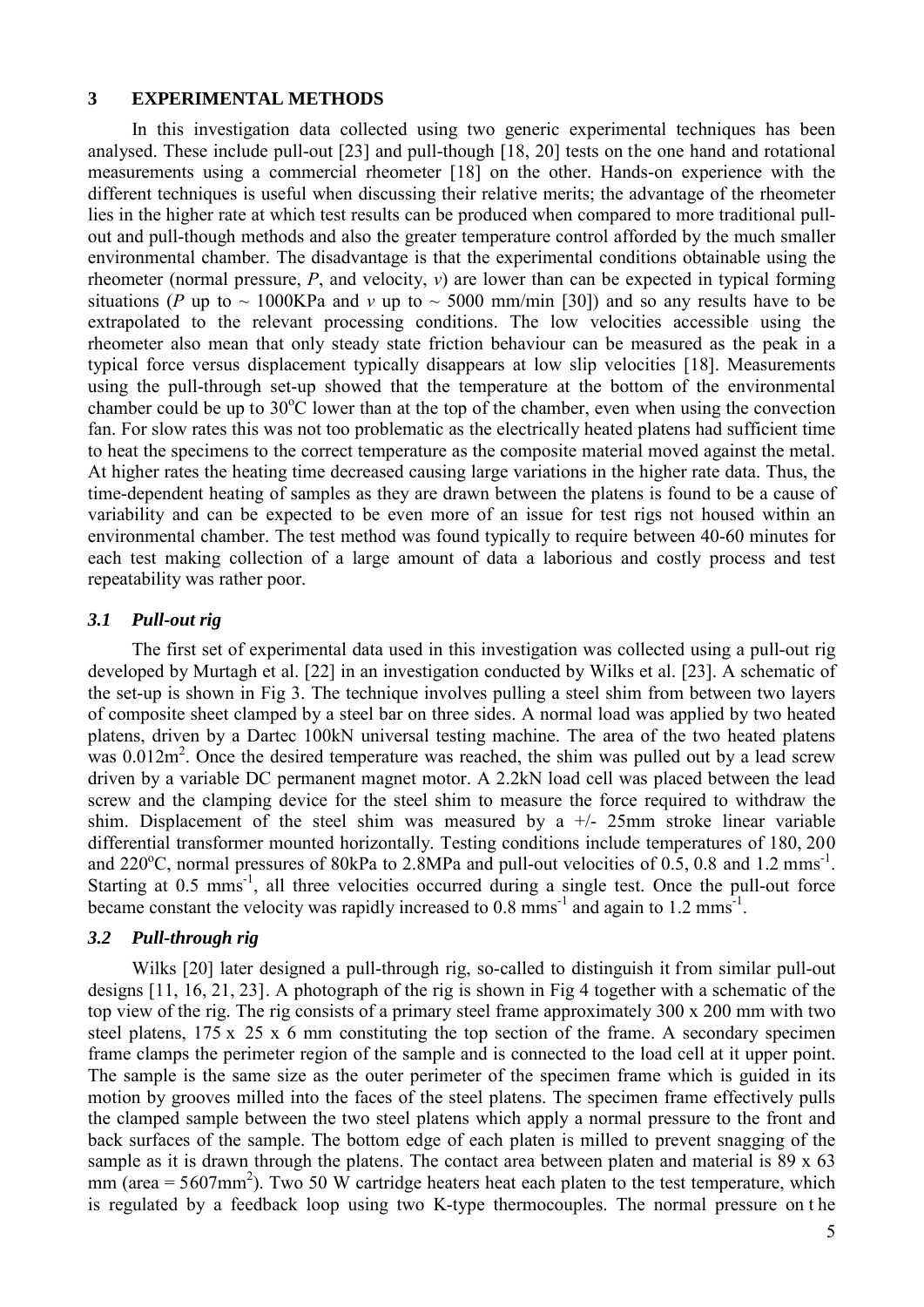platens is provided by four springs. In order to heat material initially outside of the heated platens, the entire rig is placed in a Hounsfield Environment Chamber (fan-assisted oven) and heated to the same temperature as the platens. The intention is that the temperature of both the oven and platens should be identical and testing is as close to isothermal as possible. The specimen frame is connected to the crosshead of a PC-controlled Hounsfield H25k-S Universal testing Machine, fitted with a 2.5 kN load cell. The test specimens can only be tested in a 0° or 90° configuration otherwise the frame is unable to clamp the specimen securely enough to prevent significant distortion of the textile composite during testing. Each experiment was conducted at least three times.



Fig 3. Top: Photograph of experimental set-up. Bottom: Illustration of steel shim being pulled out from between two heated composite plies to which a normal load is applied.



Fig 4. Pull-through rig. Left: Photo of pull through rig in oven. Right: Schematic of rig viewed from above.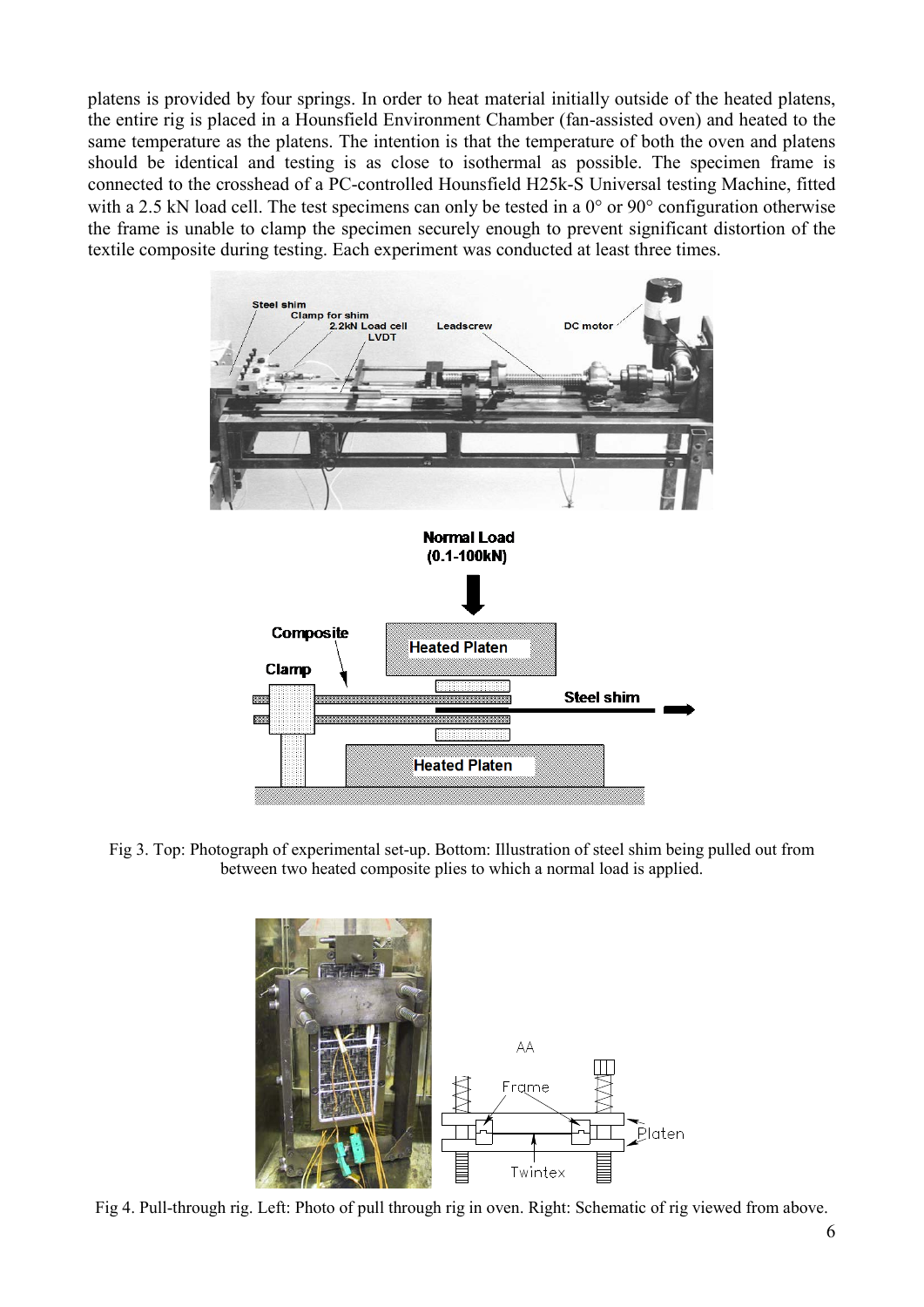Typical results from a pull-through experiment performed at a normal pressure of 0.012 MPa are shown in Fig 5. The temperature during each experiment was kept constant at 180°C. The force versus displacement curves show peak values followed by steady state values. Thus, both peak and steady state friction behaviours are evident and both follow the same general trends. These include increasing friction with increasing rate and decreasing friction for increasing normal force. These same trends have been reported previously for other types of Twintex [11, 14, 16, 17, 23]. In this investigation only steady state friction has been considered. The list of experimental conditions employed for pull-out (Table A1) and pull-through tests (Table A2) are given in Appendix A.



Fig 5. Typical results from the Pull-though rig tests conducted at 3 rates using a pressure of 0.012 MPa. Numbers given by the lines indicate the average peak and steady state forces recorded during the tests.

#### *3.3 Rheometer*

An alternative method of measuring friction has been employed by adapting a co mmercial rheometer [15, 19, 27]. Experiments were performed on a Bohlin CVOR200 Rheometer with an Extended Temperature Cell. All tests were conducted in a nitrogen atmosphere to minimize polymer degradation. The rheometer was fitted with a custom designed rig that allowed the textile composite samples to be held firmly in place during testing. The rig consisted of a pair of parallel stainless steel platens. The lower platen was a truncated cone with a diameter of 25 mm. The upper platen was a flat disk with diameter 40 mm (Fig 6). Specimens were cut appropriately (see Fig 7) and placed between the upper platen and a clamping ring (outer diameter of 40mm and inner diameter of 30mm). Four small screws were used to clamp the ring and specimen in position. The screws secured the specimen by passing through the ring and into the upper platen. The specimen was placed in the Extended Temperature Cell and heated. After the specimen reached the required temperature, the upper platen holding the specimen was positioned in the rheometer parallel with the lower platen. A normal force was set on the specimen by pressing the upper platen down against the lower platen. The value of the normal force was recorded by the computer.

Using the rheometer it was possible to generate data more efficiently than when using the pullthough and pull-out test rigs. This meant a much larger test matrix could be completed in a reasonable amount of time, presenting the possibility of generating a master curve incorporating rate, normal pressure and temperature. Formulating the master curve involves shifting the data produced under different experimental conditions such that the whole body of data can be described using a single equation. In order to do this, suitable shifting factors must be determined. The input data in the rheometer are normal force, shear stress and temperature. Experiments were performed over a range of normal forces (2.5, 10, 20, 50 and 90% of the maximum force that could be applied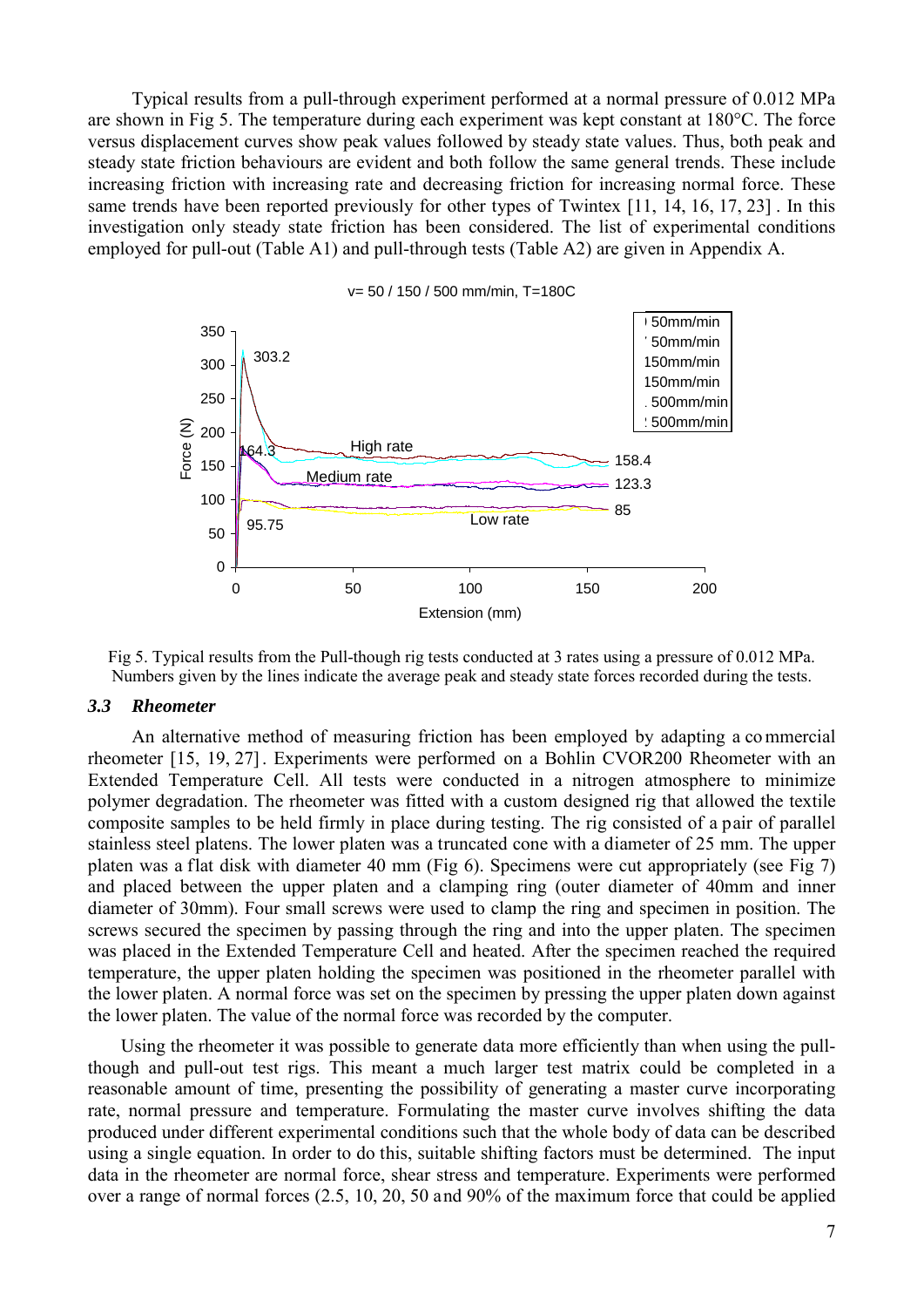by the rheometer, i.e. 19.6 N), at various imposed shear stresses (500, 1100, 2000 and 5000Pa) and for several temperatures (160, 180, 200 and 220°C). Each test was repeated three times and average results were used for data processing. It was found during experiments that normal force changed due to lateral squeeze-flow of the polymer matrix through the sample. Thus normal force was also one of the outputs from the test and was recorded continuously. Other outputs included rotation angle and time. A typical test result is shown in Fig 8 which shows angular displacement versus time for a given imposed constant torque (constant shear stress).



Fig. 6. Top: Side profile of custom made fixture with loaded sample. Bottom: Photograph of custom designed platens.



Fig. 7. Example of a test sample following testing. The arms of the specimen are fastened under the clamping ring.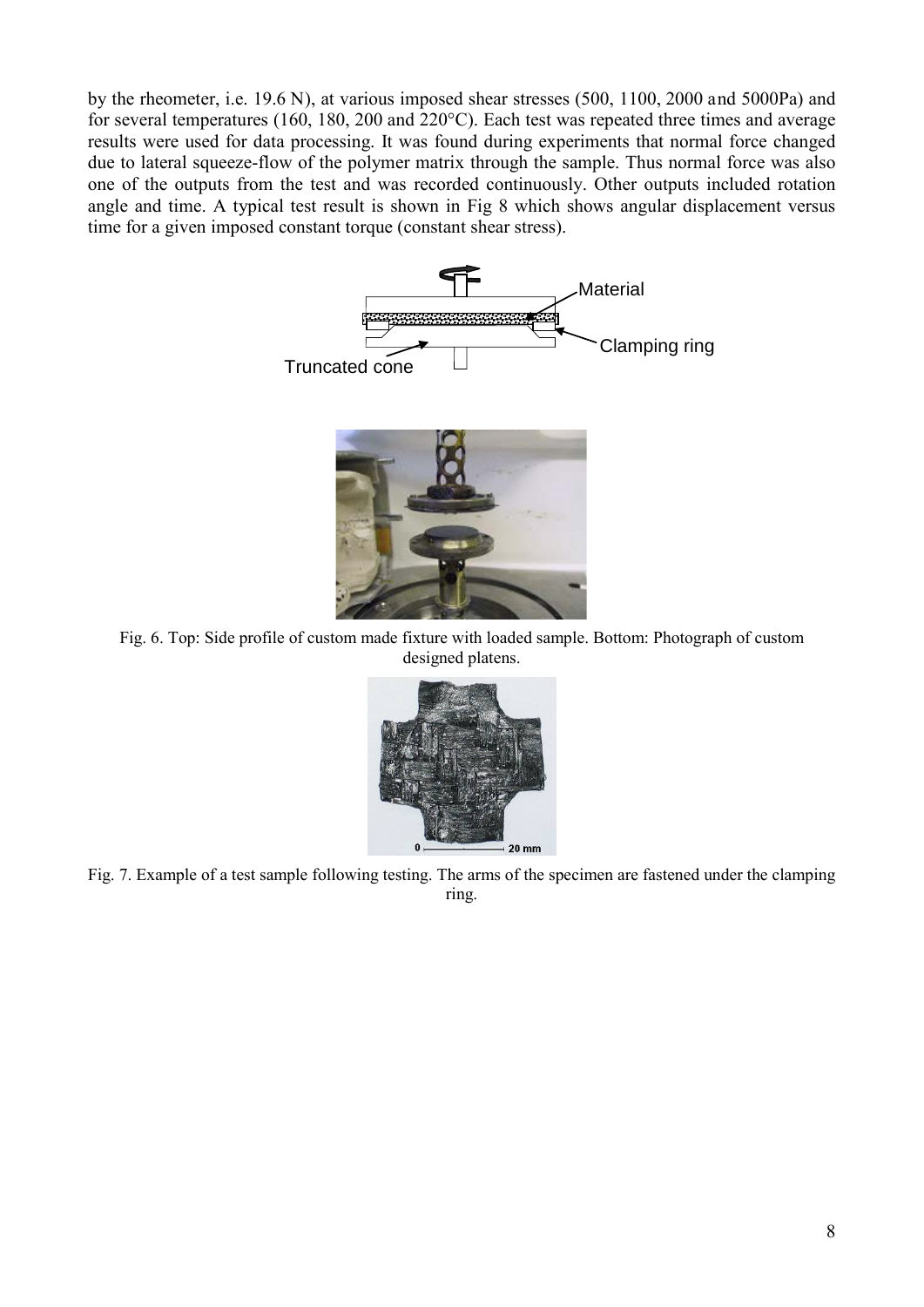

Fig 8. Output data from an individual rheometer test. The initial tangent of the experimental curve was used to determine angular shear rate.

#### *3.4 Shifting Procedure for rheometer data*

Clearly the data from the rheometer have to be adjusted for comparison with results from the pull-through and pull-out tests. The normal force, *n*, can be converted to normal pressure, *P*, by

$$
P = n/A_o \tag{3}
$$

where  $A_0$  is the testing area ( $\pi R^2$ ) and *R* is the radius of the truncated platen (see Section 3.3). The angular velocity at any radius, *r*, can be converted to linear velocity (mm/s) using  $v=ωr$  where  $ω$  is the angular velocity (calculated from the initial gradient of the line shown in Fig 8) and *r* is the radius. The linear velocity varies from zero at  $r = 0$  to a maximum at  $r = R$ . The weighted average linear velocity is used to process the rheometer data for comparison against pull-through tests, i.e.

$$
v = \frac{2}{3}\omega R\tag{4}
$$

Typical data generated by the rheometer tests at a temperature of 180°C, showing normal mass (the applied load measured in grams),  $m$ , versus linear velocity,  $v$ , for different imposed constant shear stresses are plotted in Fig 8. Similar graphs were also produced for temperatures of 160°C, 200°C and 220°C (not shown here). Trend lines were fitted through the data. Each trend line was of exponential form as in Eq  $(5)$ . The average exponent,  $C_2$ , of all trend lines at different temperatures and shear stresses was found to be -1.37 with a standard deviation of 0.4. *C1* changed according to the different experimental conditions.

$$
P = C_1 \cdot v^{C_2} \tag{5}
$$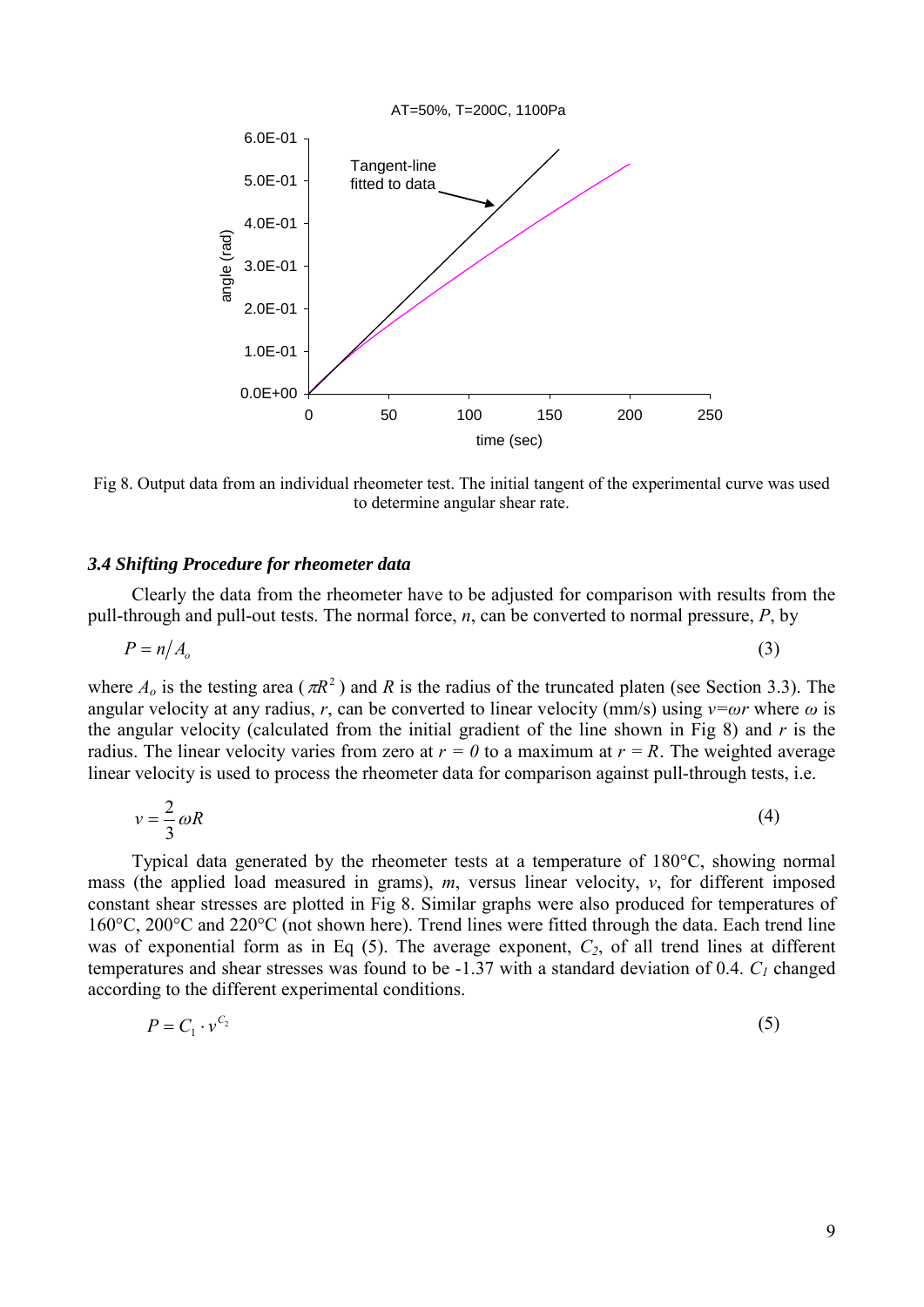

Fig. 9. Normal mass versus rate data generated for different shear stresses at 180°C.



Fig. 10. Normal pressure versus rate data with trend lines of the form given in Eq (3) with  $C_2$  = -1.37.

Fig 9 shows the data converted to normal pressure versus rate together with trend lines with  $C_2$  = -1.37. The general form of the final master curve is assumed to take the form

$$
P = C_3 \cdot a_\tau \cdot a_T \cdot v^{-1.37} \tag{6}
$$

where  $a_r$  is the shift factor for the shear stress and  $a_r$  is the shift factor for the temperature. It is possible to shift the data horizontally, vertically or by a combination of the two methods, the choice here is arbitrary. A vertical shifting was chosen. In order to determine the shift factors a reference temperature and reference shear stress had to be chosen  $(180^{\circ}$ C and 500Pa). Eq (6) could then be written as

$$
P = 4 \times 10^{-6} \cdot a_{\tau} \cdot a_{T} \cdot v^{-1.37}
$$

when  $a<sub>r</sub>$  and  $a<sub>r</sub>$  both equal 1, Eq (7) gives the trend line of the reference data, the lowest trend line shown in Fig 10. Thus the factor  $4x10^{-6} = C_{3ref}$  and includes the conversion from normal mass to normal pressure, i.e. *C3ref* is the normal pressure measured in MPa that produces a velocity of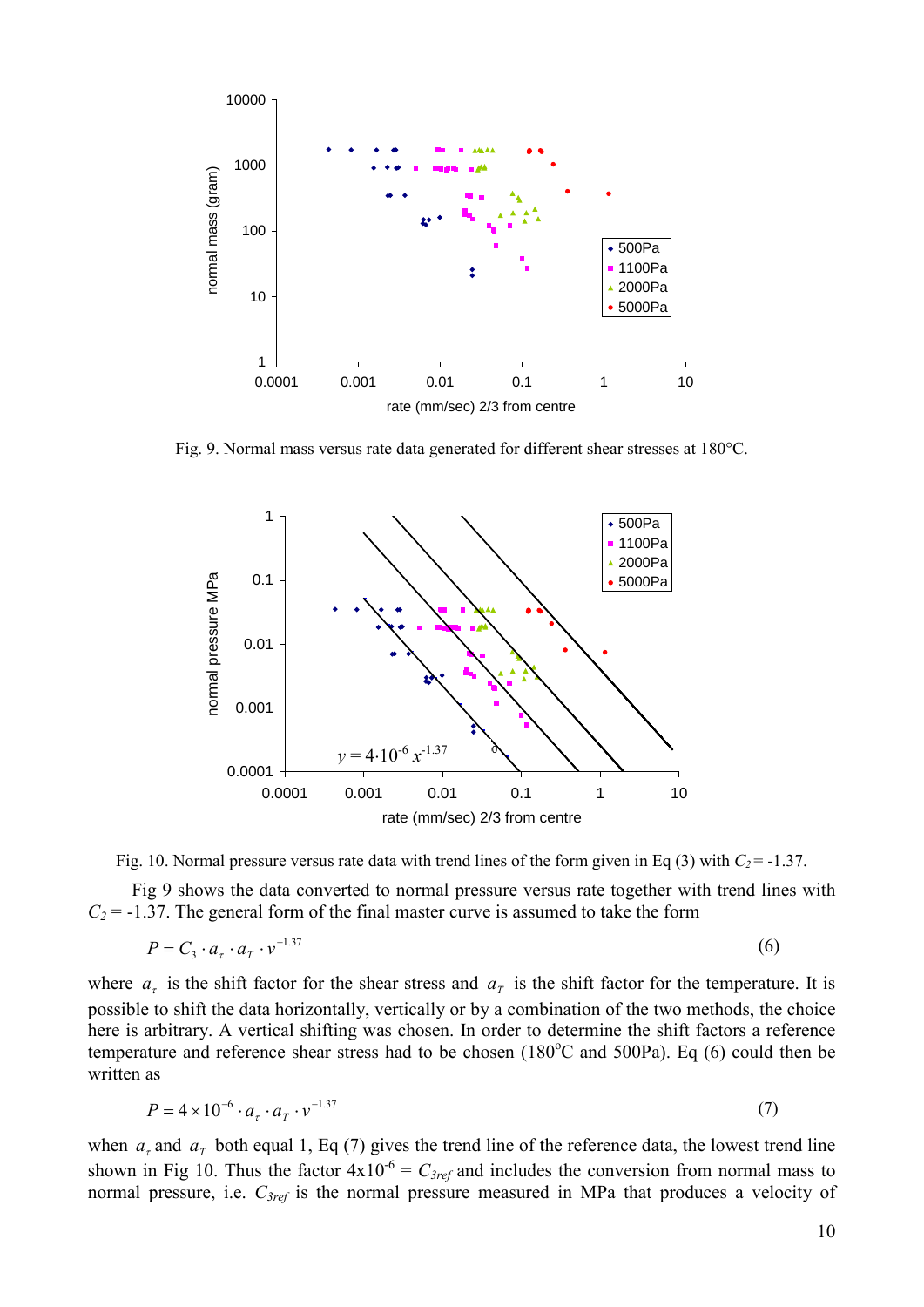1mm/s at 2/3 of the platen radius from the centre of the platen under the reference conditions. The constant  $C_3$  of each trend line can be related to  $C_3$  of the reference curve, i.e.,  $C_{3ref}$ , simply by determining the ratio between the two, as shown in see Eq (8). Thus  $a<sub>r</sub>$  is the factor by which the reference curve must be multiplied in order to shift it to coincide with trend lines fitted to data produced at other shear stresses at the reference temperature. Evidently the size of  $a<sub>r</sub>$  is determined by the relative magnitudes of the shear stresses of the two curves. A relationship of the form shown in Eq (8) is postulated. The aim is to determine the value of the exponent *b* in Eq (8). Table 3 shows the information used to determine *b*.

$$
a_{\tau} = \frac{C_3}{C_{3ref}} = \left(\frac{\tau}{\tau_{ref}}\right)^b
$$
\n(8)

Table 3. Information used to determine *b* in Eq (8)

| <b>Shear Stress</b><br>(Pa) | $C_3$                | $\tau_{\sf ref}$ | $\degree$ 3 ref | h |
|-----------------------------|----------------------|------------------|-----------------|---|
| 500                         | $4.0 \cdot 10^{-6}$  |                  |                 |   |
| 1100                        | $4.25 \cdot 10^{-5}$ | 2.2              | 10.65           |   |
| 2000                        | $2.56 \cdot 10^{-4}$ |                  | 64              |   |
| 5000                        | $4.0 \cdot 10^{-3}$  |                  | 1000            |   |

Here  $\tau_{ref} = 500 \times 10^{-6}$  MPa, a v alue of  $b = 3$  was determined from the data, thus Eq (6) can be written as

$$
P = 4 \times 10^{-6} \cdot \left(\frac{\tau}{500 \times 10^{-6}}\right)^3 \cdot a_T \cdot v^{-1.37}
$$
 (9)

when  $a_T = 1$  Eq (9) can be used to determine *P* at 180<sup>o</sup>C for shear stresses between 500 and 5000 Pa. A similar equation was determined for the other temperatures though the factor  $C_3$  in each case was different. In order to apply Eq (9) to other temperatures all that remained was to determine  $a<sub>r</sub>$ where

$$
a_T = \frac{P(T)}{P(T_{ref})} = \frac{C_3(T)}{C_3(T_{ref})}
$$
\n
$$
(10)
$$

The relationship between  $a<sub>T</sub>$  and temperature was assumed to follow an Arrhenius type behaviour, thus

$$
\log(a_T) = A \left( \frac{1}{T} - \frac{1}{T_{ref}} \right) \tag{11}
$$

The aim here is to determine *A*. This can be determined by plotting  $log(a_T)$  versus (*1/T-1/T<sub>ref</sub>*). Arrhenius type behaviour is indicated if the data follow a straight line. The data are plotted in Fig 11.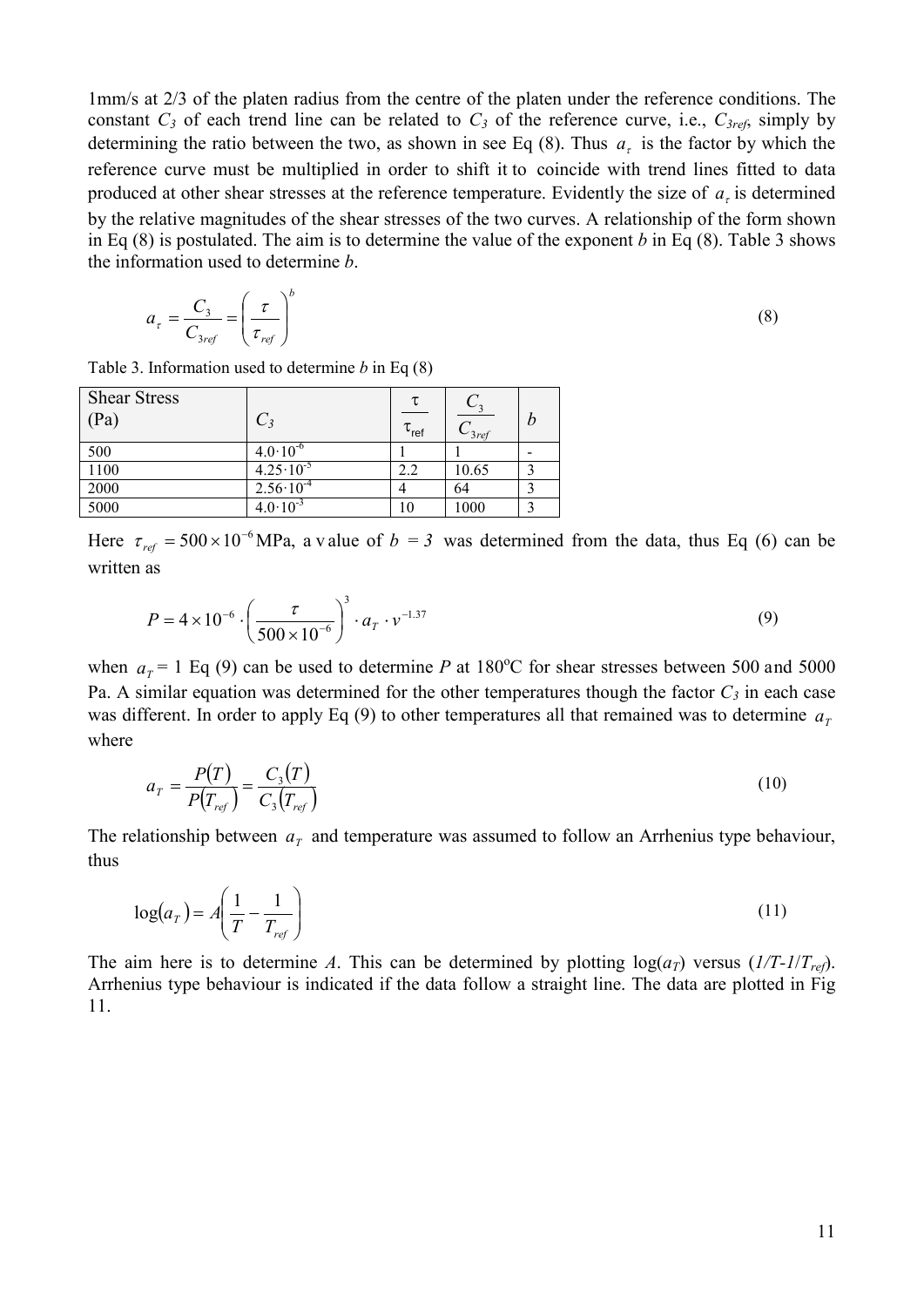

Fig 11. Determination of the gradient of the plotted data gives *A* in Eq (11)

A trend line fitted to the data gives  $A = -282.85$ . Thus, Eq (11) can be written

$$
a_T = 10^{-282.85 \left(\frac{1}{T} - \frac{1}{180}\right)}\tag{12}
$$

and substituted in Eq (9) to produce a general equation including rate, normal pressure and temperature. However, the equation requires further modification. This is because a Newtonian assumption is made when the rheometer converts the intended input shear stress to torque for the parallel plate geometry [36]. This problem has been addressed for non-Newtonian fluids [37] resulting in Eq (13), which can be used to correct the friction data

$$
\tau = \frac{M}{2\pi R^3} \left[ 3 + \frac{d \ln M}{d \ln v} \right] \tag{13}
$$

where *M* is the applied torque. For a Newtonian fluid  $d \ln M/d \ln v = 1$ . For non-Newtonian fluid the term is less than 1. Using the rheometer data a value of approximately 0.39 was found. This results in a small modification to the Newtonian master curve, Eq (9) which can be rearranged as

$$
\mu = 565 \times 10^{-6} \sqrt[3]{\frac{v^{1.37}}{4 \times 10^{-6} \cdot P^2 \cdot a_T}}
$$
 (14)

where  $a_r$  is given by Eq (12) and  $\mu$  it the coefficient of friction in N/N, *v* is the velocity in mm/s, *P* is the normal pressure in MPa and *T* is the temperature in <sup>o</sup>C. Eq (14) will be referred to as the Master Curve in subsequent sections and is a purely empirical model. To permit comparison with experimental measurements and meso-scale model predictions, the master curve, Eq (14), has been used to generate results at specific experimental conditions, as noted in Table A3 (see Appendix A). Notably the experimental conditions chosen were within the working range of the rheometer.

## **4 STRIBECK ANALYSIS**

The Stribeck curve has been used previously in several investigations to analyse the tool-ply friction of textiles composites [11, 13, 14, 16-18, 28, 30]. Values of 0.11 mm [17] and 0.07 mm [14, 25] have been employed in order to determine the shear rate in the fluid layer and calculate the matrix viscosity before plotting the data as a function of the Hersey number. A similar procedure is adopted here (see Fig 12) using a film thickness of 0.11mm. The experimental conditions of the data points are listed in Tables A1-3.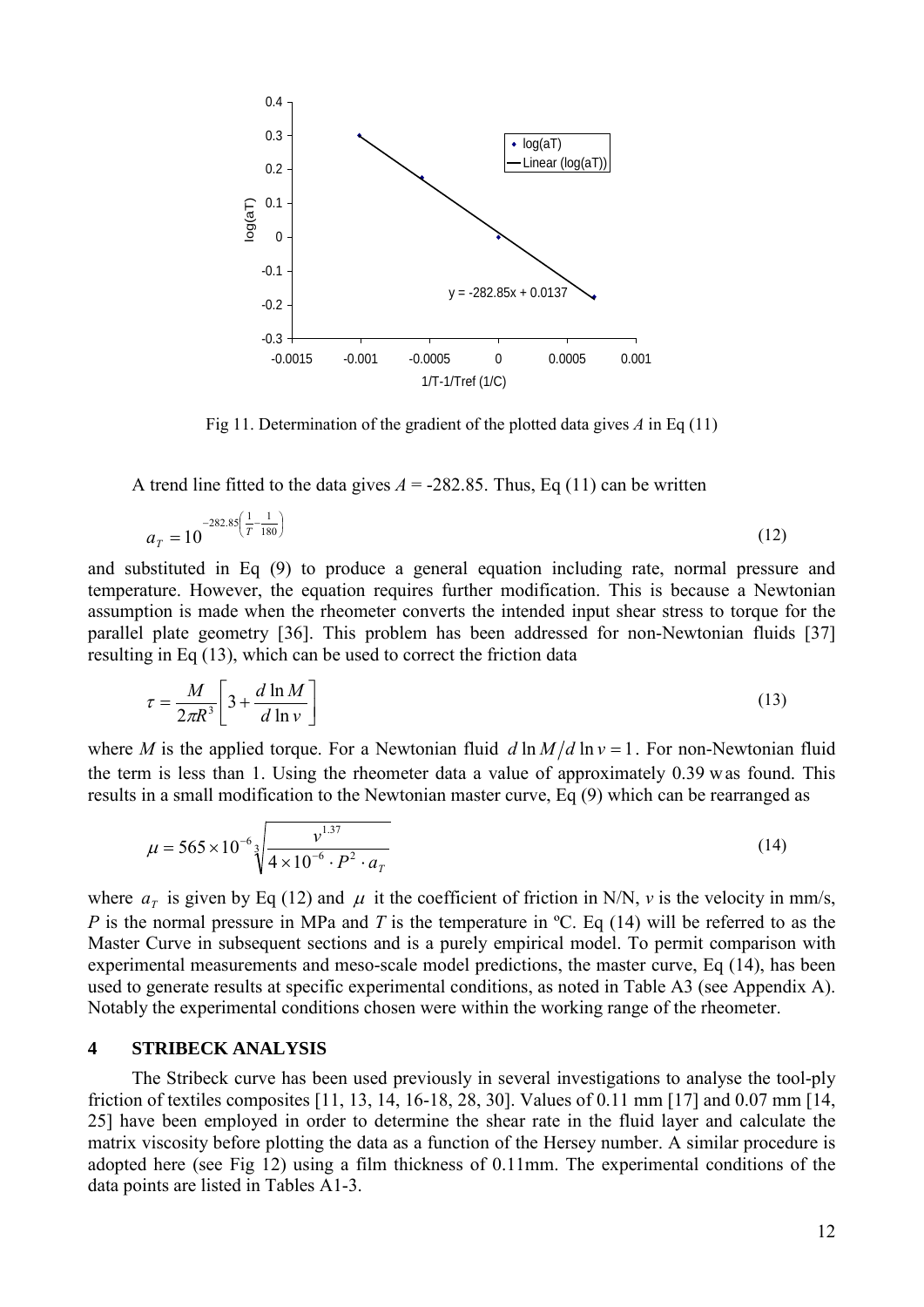

Fig 12. Coefficient of friction versus modified Hersey Number (m) using data from the literature. Pressure has been used to determine the Hersey number rather than normal force per meter or normal force.

The polypropylene matrix used in Twintex has been characterised previously and fitted with a Carreau-Yasuda model [38]. Using this information the viscosity of the fluid layer can be estimated. It should be noted that the rheological data measured in this characterisation were reliable only for relatively low shear rates  $(<10s<sup>-1</sup>)$  which, when using a gap of 0.11mm, corresponds to a draw velocity of just 0.011mms<sup>-1</sup>. Above this the accuracy of the fitted Carreau-Yasuda model predictions become less certain but should still provide a reasonable estimate. As most of the investigations employed faster draw speeds, error in calculating the viscosity and hence the Hersey number is inevitable when plotting the data of Fig 12.

A clear trend in the data can be seen and shows that even for the very low Hersey numbers explored by Wilks [23] (achieved using low draw speeds combined with high normal pressures – see Table A1) the friction coefficient increases with Hersey number. Comparison with Fig 1 may therefore suggest full-film lubrication, a result which corresponds to that found by Gorczyca-Cole et al. [14] when conducting tests on Twintex fabric. However, data from the different tests fail to fall onto a single curve, indicating that the friction behaviour may be more complicated than can be described using a Stribeck analysis. A probable source of error in performing such an analysis is the use of a constant film thickness for all experimental conditions. Predictions from the meso-scale model described in Section 6 suggest the minimum film thickness can vary by several orders of magnitude according to the experimental conditions. Thus, one option in plotting the data is to use the film thickness predicted by the meso-scale model rather than use a constant film thickness. However, initial attempts by Ubbink [17] to do this failed to improve the data when interpreted using a Stribeck approach. Use of an alternative definition of the Hersey number used in this paper (compared to its original definition) may also be a source of error.

#### **5 MESO-SCALE MODELLING**

A meso-scale model [11, 17] based on a geometrical description of the tows within the fabric has been developed. One of the advantages of the model is that the film thickness can be predicted from the normal pressure and velocity. This avoids the use of the approximation of the film thickness required in the analysis of Section 5. Fig 13 presents a schematic cross section of the composite material in the warp direction. Hydrodyamic lubrication is assumed between the bundles and the tool surface. The total friction force per unit width follows by integrating the surface shear stresses over the length of the cross section, disregarding the bundle curvatures out of the plane for the time being. The contributions of the longitudinal warp and transverse weft yarns can be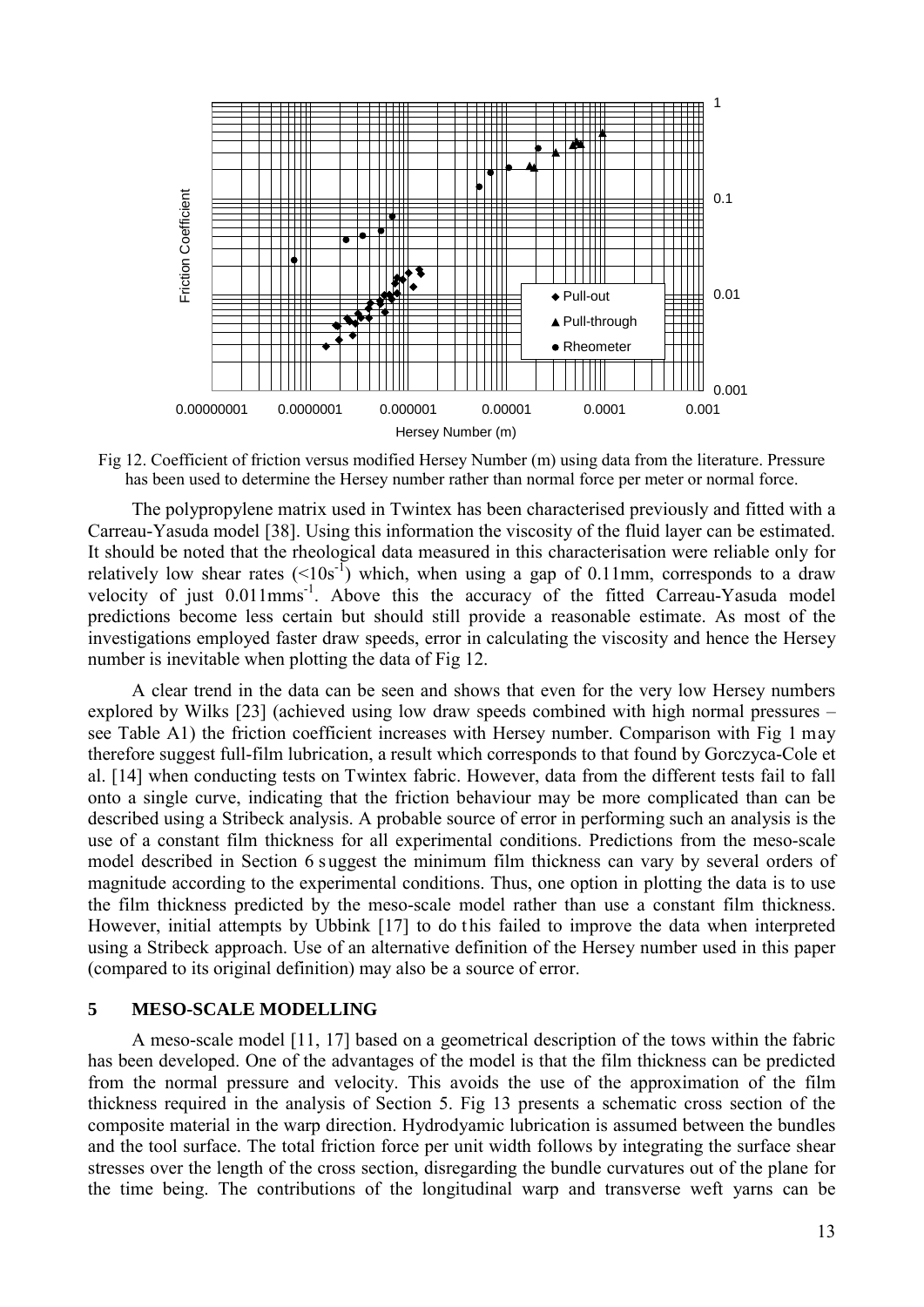analysed separately and added to calculate the total friction force and hence the friction coefficient. The Reynolds' equation describes the relation between the pressure and thickness distributions in thin film lubrication. The simple one dimensional steady state situation is given by



Fig. 13. Schematic pressure distribution underneath a bundle.

$$
\frac{\partial}{\partial x} \left( \frac{h^3}{\eta} \frac{\partial P}{\partial x} \right) = 6v \frac{\partial h}{\partial x}
$$
\n(15)

where *v* is the velocity, *h* is the film thickness in the *Y* direction and *x* is distance in the *X* direction (see Fig 13) and  $\eta$  is the viscosity predicted using the Carreau-Yasuda model fitted to the actual polypropylene viscosity data reported in [38]. Thus, the model is appropriate for predictions of steady state friction rather than the peak friction observed at the start of the test. The pressure distribution can be solved for a given film thickness distribution using the following boundary conditions (see Fig 13).

$$
P(-L) = 0;
$$
  $P(x_o) = 0;$   $\frac{\partial p}{\partial x}(x_o) = 0$  (16)

where the pressure is assumed to be non-negative. The bearing force per unit width is given by

$$
F_B = \int_{-L}^{x_o} P(x) dx \tag{17}
$$

whereas the friction force per unit width follows as

$$
F_f = \int_{-L}^{x_o} \tau(x) dx = \int_{-L}^{x_o} \frac{h}{2} \frac{\partial P}{\partial x} + \eta \frac{v}{h} dx
$$
\n(18)

The one dimensional meso-scale model predicts the bearing and friction forces,  $F_B$  and  $F_f$ , with the temperature *T*, velocity *v* and minimum film thickness  $h_{min}$  as input parameters. The model is used inversely, iteratively adapting  $h_{min}$  such that the integrated bearing force over all fibres equals the prescribed normal load *N*. This procedure also leads to the pull-out force, which can be converted to friction coefficient and compared to the experimental results. In order to compare the meso-scale model with the master curve given by Eq (14) the tow geometry within the fabric described in Section 2 must be modelled. The tow shape is characterised using a polynomial function, see Table 1 and Fig 2.

## **6 COMPARISON OF EXPERIMENTAL DATA WITH EMPIRICAL AND MESO-SCALE MODELS**

The meso-scale model predicts a different minimum film thickness,  $h_{min}$ , for each experimental condition. This film thickness and the friction coefficient predicted by the meso-scale model are presented in Table A3. It was noted that for several experimental conditions the film thickness prediction was less than the yarn fibre diameter (16 microns) probably rendering the meso-scale model predictions invalid according to the underlying assumptions of the theory.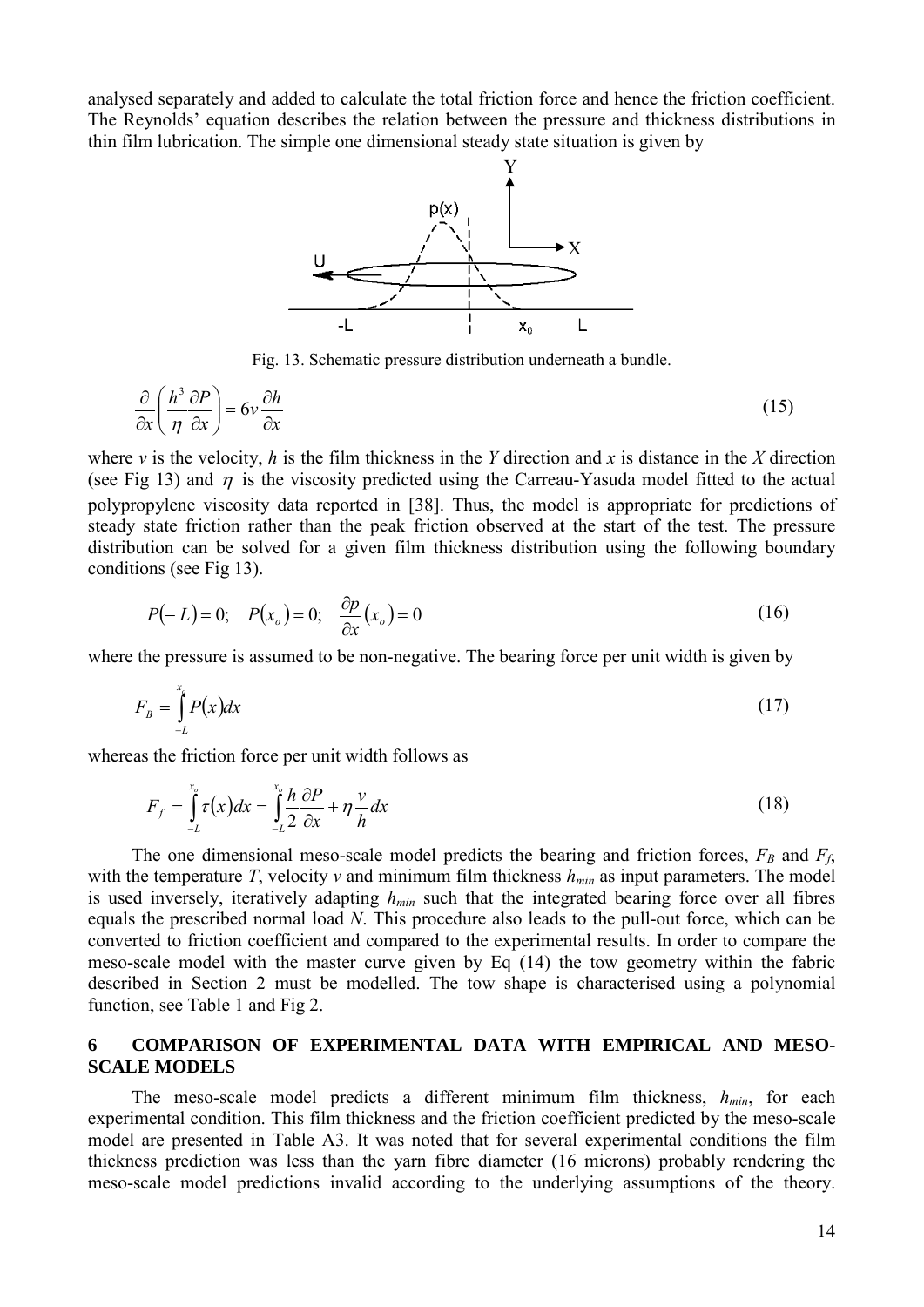Nevertheless, friction predictions from the Master curve and meso-scale model are compared in Fig 14. A quantitative comparison can be drawn between the two using Eq (19).



Fig 14. Comparison of Eq (14), indicated as Master Curve in the legend, with the meso-scale model. The experimental condition is given in the format of Number / Temperature (°C) / Velocity (mm/s) / Pressure (MPa) to 2 significant figures.

relative error = 
$$
\sum_{i=1}^{n} abs \left\{ \frac{100(\mu_{MC} - \mu_{MSM})}{\mu_{MC}} \right\} / m
$$
 (19)

where  $\mu_{MC}$  is the master curve prediction for the friction coefficient and  $\mu_{MSM}$  is the friction coefficient predicted using the meso-scale model, *i* is the number of the data value in a given set and *m* is the total number of data in the set. The meso-model correctly predicts the main trends in the data, though underestimates the friction by a factor of approximately two (for conditions where the film prediction is valid).

 A comparison between the master curve and the experimental data produced using both pullout and pull-through tests has also been attempted (see Tables A1 and A2). However, it was found that as it stands the master curve Eq (14) was unable to provide a close comparison. The reason for this is believed to be that normal forces and velocities used in collecting the rheometer data are very much lower than those used in conducting pull-though and pull-out tests which tend to be closer to actual forming conditions [30]. Thus, any error involved in the shifting process used to determine Eq (14) is magnified in extrapolating predictions to experimental conditions beyond the rheometer's working range. Thus, a modified version of Eq (14) is proposed:

$$
\mu_{\text{AMC}} = K \cdot \mu_{\text{MC}} + G \tag{20}
$$

where  $\mu_{MC}$  is given by Eq (14) and two extra fitting parameters *K* and *G* have been introduced. They are easily determined by plotting the experimentally determined friction data against Eq (14) and fitting a linear trend-line using least squares (see Fig 15). The values of *K* and *G* for the two data sets given in Tables A1 and A2 are given in Fig 15.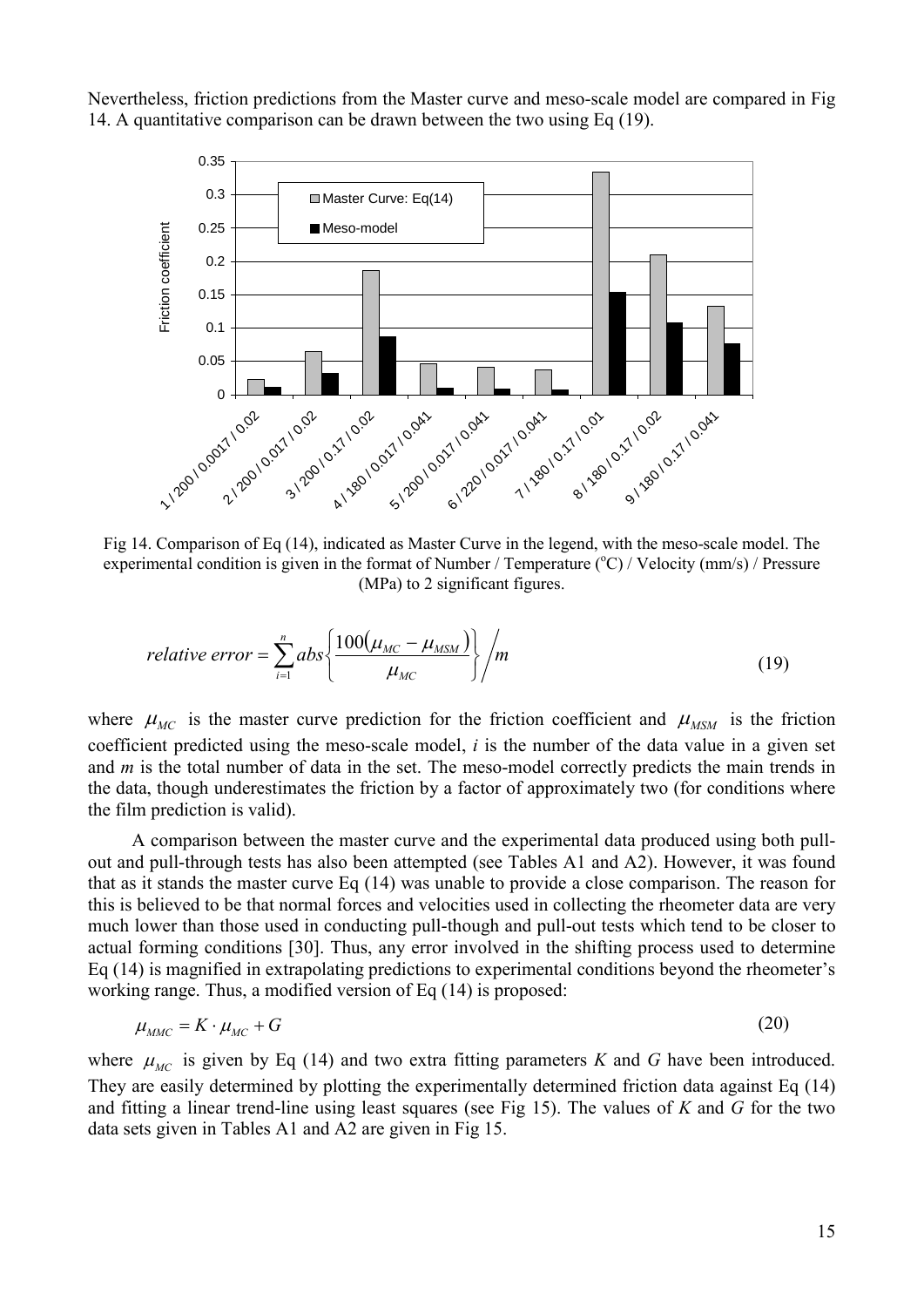

Fig 15. Friction coefficient versus Eq (14), pull-out and pull-through tests. Inset shows an expanded view of the pull-out data. Trendlines fitted to the data give the values of *K* and *G* in Eq (20).  $K = 0.3715$ ,  $G = -0.002$ for the pull-out data,  $K = 0.35$ ,  $G = 0.1214$  for the pull through data.

Finally, Fig 16 and Fig 17 s how a comparison between the pull-out and pull-through experimental data, the Modified Master Curve Eq (20) predictions and the meso-scale model predictions.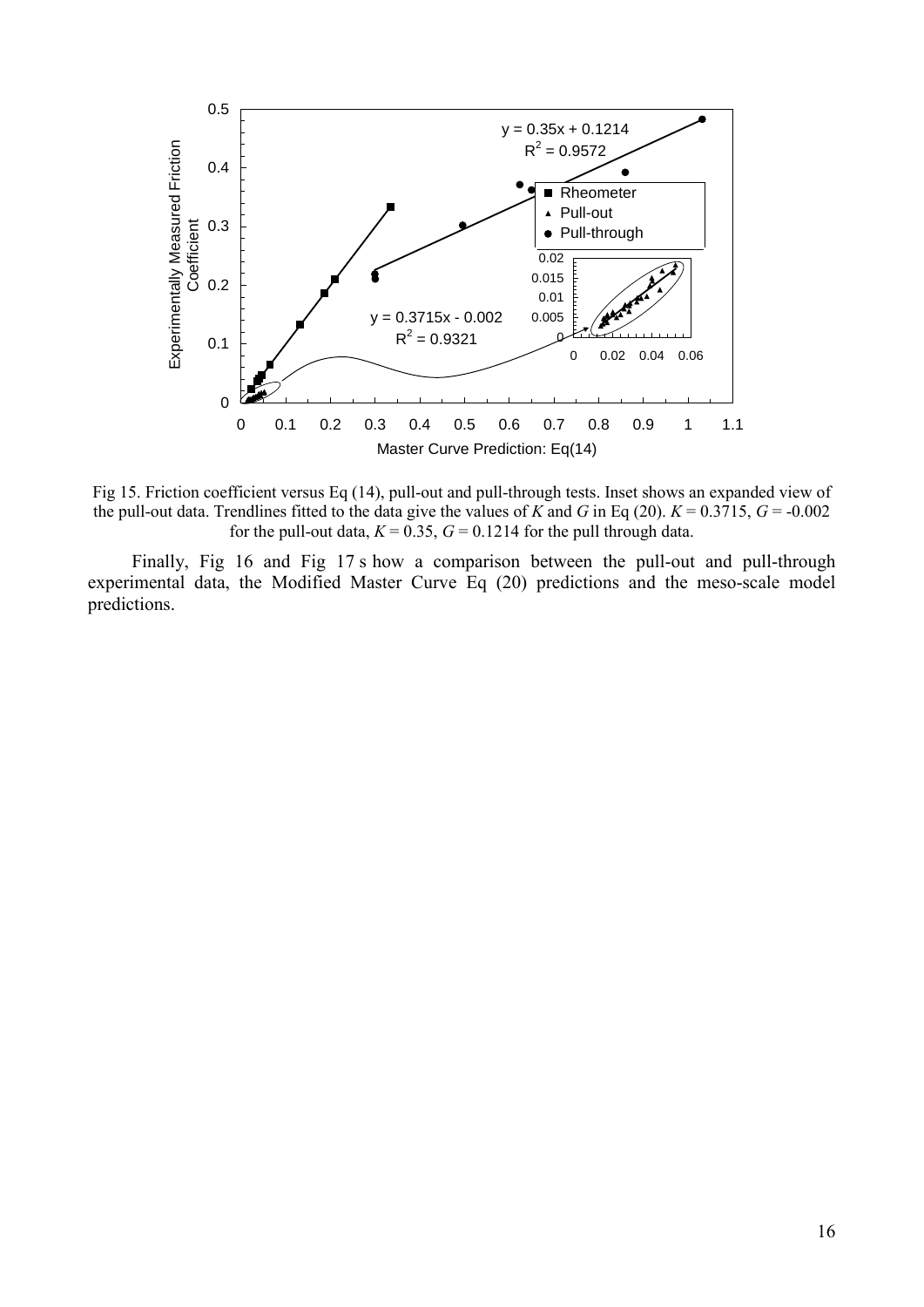

Fig 16. Comparison between pull-out data, the Modified Master Curve empirical model and Meso-Model Predictions. The experimental condition is given in the format of Number / Temperature (°C) / Velocity (mm/s) / Pressure (MPa) to 2 significant figures.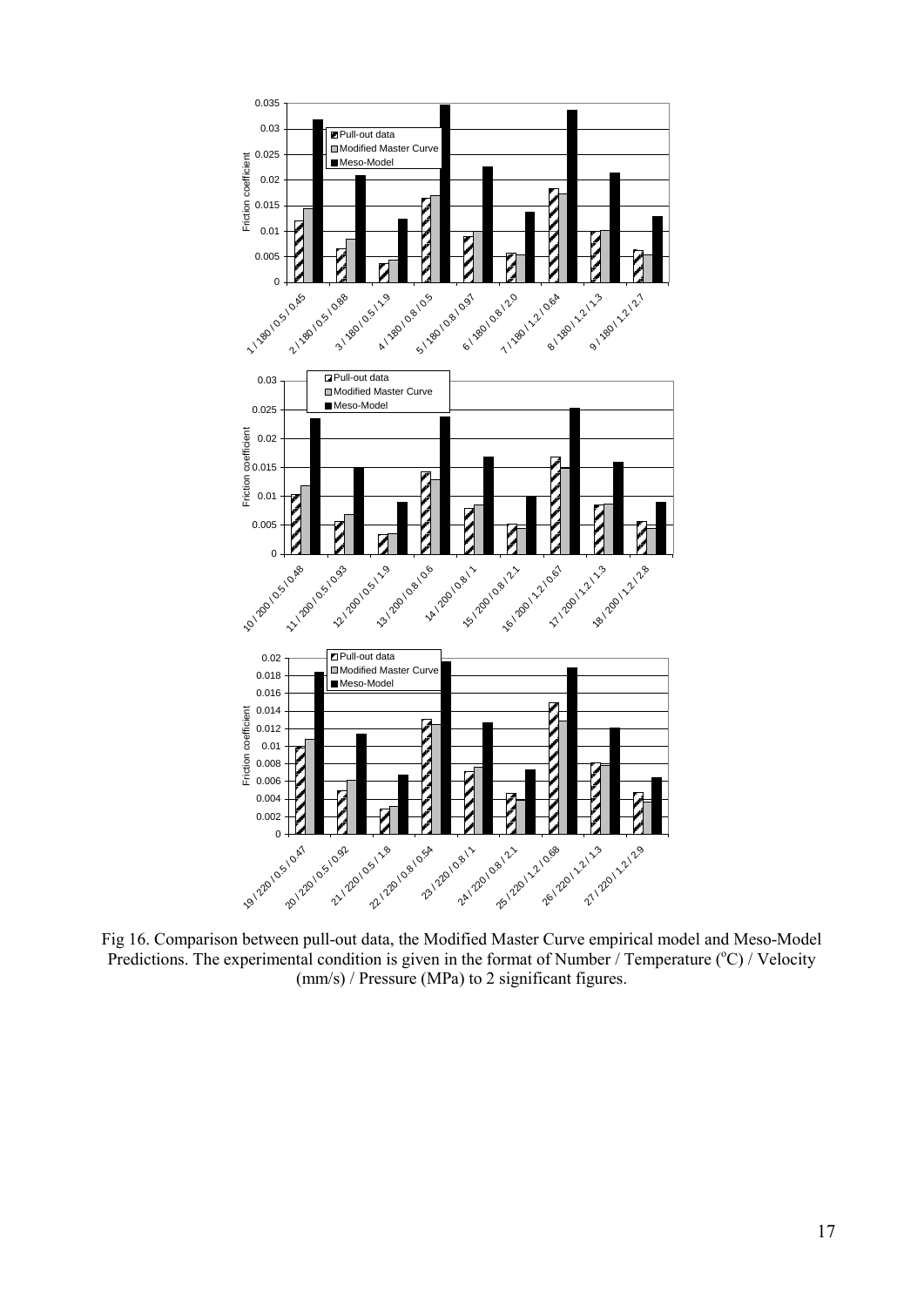

Figure 17. Comparison between pull-though data, Modified Master Curve empirical model and Meso-Model Predictions. The experimental condition is given in the format of Number  $/$  Temperature ( $\degree$ C) / Velocity (mm/s) / Pressure (MPa) to 2 significant figures.

The average relative error expressed as a percentage for each comparison has been calculated using Eq  $(19)$ .

## **7 CONCLUSIONS**

As a final comment, Eq (15) is written in a form that is convenient for implementation in a finite element code. Implementation of this model will allow sensitivity studies to be conducted in order to assess the influence of pressure, velocity and temperature and hence the friction coefficient on the shear and wrinkling behaviour of the thermoplastic textile composite sheet during forming.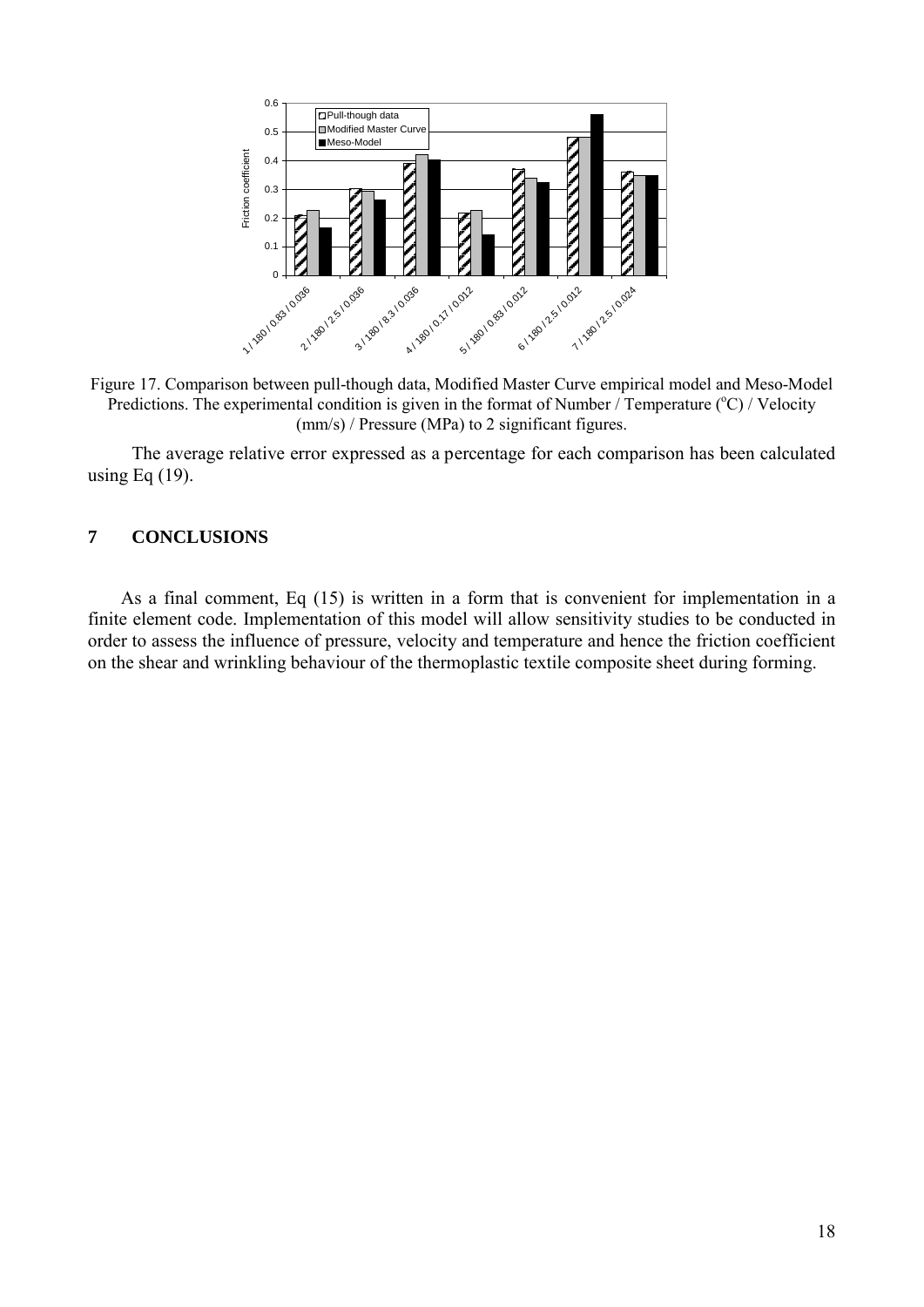## **APPENDIX A**

Table A1. Experimental conditions, pull-out friction measurement, Modified Master Curve friction prediction, minimum film thickness,  $h_{min}$ , and Meso-Scale Model friction prediction. The values marked with a \* indicate that the film thickness predicted by the meso-model is less than the yarn fibre diameter, invalidating the meso-model friction prediction. Valid results are written in bold type.

| Condition                | T               | $\mathcal{V}$    | $\overline{P}$ | $\mu_{PO}$ | $\mu_{\textit{MMC}}$ | $h_{min}$  | $\mu_{\rm \scriptscriptstyle MSM}$ |
|--------------------------|-----------------|------------------|----------------|------------|----------------------|------------|------------------------------------|
| number                   | $({}^{\circ}C)$ | (mm/s)           | (MPa)          | Pull-out   | Modified             | (mm)       | Meso-                              |
|                          |                 |                  |                | experiment | Master               |            | Model                              |
|                          |                 |                  |                |            |                      |            |                                    |
|                          |                 |                  |                |            | Curve                |            |                                    |
| 1                        | 180             | 0.5              | 0.45           | 0.01200    | 0.01441              | $0.00705*$ | 0.03179*                           |
| $\overline{2}$           | 180             | 0.5              | 0.875          | 0.00656    | 0.00853              | $0.00227*$ | 0.02095*                           |
| 3                        | 180             | 0.5              | 1.863          | 0.00375    | 0.00436              | $0.00050*$ | $0.01243*$                         |
| $\overline{\mathcal{L}}$ | 180             | 0.8              | 0.5            | 0.01643    | 0.01696              | $0.00845*$ | 0.03468*                           |
| 5                        | 180             | 0.8              | 0.988          | 0.00895    | 0.01004              | $0.00267*$ | $0.02260*$                         |
| 6                        | 180             | 0.8              | 2.038          | 0.00573    | 0.00543              | $0.00063*$ | $0.01373*$                         |
| $\overline{7}$           | 180             | 1.2              | 0.638          | 0.01831    | 0.01739              | $0.00767*$ | $0.03371*$                         |
| $\overline{8}$           | 180             | 1.2              | 1.288          | 0.00998    | 0.01014              | $0.00223*$ | $0.02150*$                         |
| $\overline{9}$           | 180             | 1.2              | 2.675          | 0.00632    | 0.00546              | $0.00050*$ | $0.01287*$                         |
| 10                       | 200             | 0.5              | 0.481          | 0.01032    | 0.01191              | $0.00311*$ | $0.02342*$                         |
| 11                       | 200             | 0.5              | 0.93           | 0.00572    | 0.00696              | $0.00087*$ | 0.01506*                           |
| 12                       | 200             | 0.5              | 1.886          | 0.00337    | 0.00360              | $0.00019*$ | 0.00896*                           |
| 13                       | 200             | $\overline{0.8}$ | 0.595          | 0.01426    | 0.01296              | $0.00310*$ | $0.02383*$                         |
| 14                       | 200             | 0.8              |                | 0.00799    | 0.00859              | $0.00113*$ | $0.01681*$                         |
| 15                       | 200             | 0.8              | 2.063          | 0.00526    | 0.00453              | $0.00024*$ | $0.00991*$                         |
| 16                       | 200             | 1.2              | 0.658          | 0.01683    | 0.01483              | $0.00353*$ | $0.02527*$                         |
| 17                       | 200             | 1.2              | 1.291          | 0.00862    | 0.00874              | $0.00095*$ | $0.01601*$                         |
| 18                       | 200             | 1.2              | 2.785          | 0.00564    | 0.00444              | $0.00018*$ | 0.00905*                           |
| 19                       | 220             | 0.5              | 0.468          | 0.00985    | 0.01083              | $0.00158*$ | 0.01845*                           |
| 20                       | 220             | 0.5              | 0.924          | 0.00500    | 0.00616              | $0.00039*$ | $0.01142*$                         |
| 21                       | 220             | 0.5              | 1.835          | 0.00288    | 0.00316              | $0.00008*$ | $0.00675*$                         |
| $\overline{22}$          | 220             | 0.8              | 0.538          | 0.01306    | 0.01250              | $0.00179*$ | 0.01966*                           |
| 23                       | 220             | 0.8              |                | 0.00717    | 0.00759              | $0.00050*$ | $0.01271*$                         |
| 24                       | 220             | 0.8              | 2.063          | 0.00468    | 0.00392              | $0.00010*$ | $0.00731*$                         |
| $\overline{25}$          | 220             | 1.2              | 0.684          | 0.01500    | 0.01287              | $0.00156*$ | 0.01898*                           |
| 26                       | 220             | 1.2              | 1.278          | 0.00814    | 0.00780              | $0.00042*$ | $0.01214*$                         |
| $\overline{27}$          | 220             | 1.2              | 2.873          | 0.00479    | 0.00371              | $0.00007*$ | $0.00647*$                         |

Table A2. Experimental conditions, pull-through friction measurement, Modified Master Curve friction prediction, minimum film thickness,  $h_{min}$ , and Meso-Scale Model friction prediction. The values marked with a \* indicate that the film thickness predicted by the meso-model is less than the yarn fibre diameter, invalidating the meso-model friction prediction. Valid results are written in bold type.

| Condition    | T         | $\mathcal{V}$ | $\overline{P}$ | $\mu_{pt}$ | $\mu_{\textit{MMC}}$ | $h_{min}$ | $\mu_{MSM}$ |
|--------------|-----------|---------------|----------------|------------|----------------------|-----------|-------------|
| number       | $({}^oC)$ | $\text{mm/s}$ | (MPa)          | Pull-      | Modified             | (mm)      | Meso-       |
|              |           |               |                | Through    | Master               |           | Model       |
|              |           |               |                | Experiment | Curve                |           |             |
| 1            | 180       | 0.833         | 0.036          | 0.21055    | 0.22653              | 0.11577   | 0.16748     |
| $\mathbf{2}$ | 180       | 2.5           | 0.036          | 0.30232    | 0.29503              | 0.18305   | 0.26435     |
| 3            | 180       | 8.33          | 0.036          | 0.39237    | 0.42229              | 0.26218   | 0.40319     |
| 4            | 180       | 0.167         | 0.012          | 0.21922    | 0.22626              | 0.09334   | 0.14077     |
| 5            | 180       | 0.83          | 0.012          | 0.37156    | 0.33968              | 0.21461   | 0.32374     |
| 6            | 180       | 2.5           | 0.012          | 0.48303    | 0.48256              | 0.33440   | 0.56271     |
| 7            | 180       | 2.5           | 0.024          | 0.36227    | 0.34892              | 0.23203   | 0.34955     |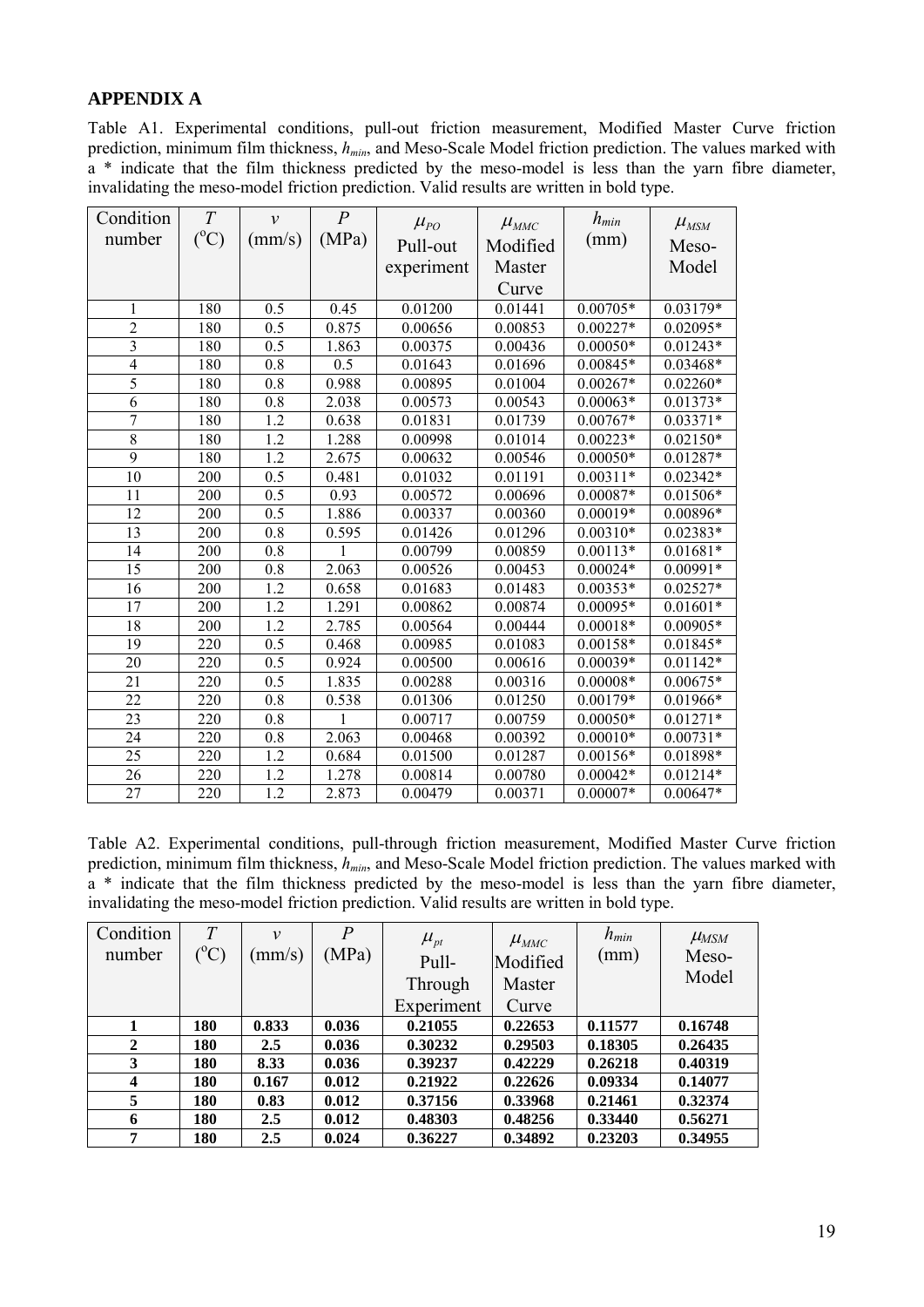Table A3. Experimental conditions, Master Curve friction prediction, minimum film thickness,  $h_{min}$ , and Meso-Scale Model friction prediction. The values marked with a \* indicate that the film thickness predicted by the meso-model is less than the fibre diameter, invalidating the meso-model friction prediction. Valid results are written in bold type.

| Condition      | T             | $\mathcal V$  | $\overline{P}$ | $\mu_{MC}$          | $h_{min}$   | $\mu_{MSM}$            |
|----------------|---------------|---------------|----------------|---------------------|-------------|------------------------|
| number         | $^{\circ}$ C) | $\text{mm/s}$ | (MPa)          | <b>Master Curve</b> | (mm)        | Meso-Model             |
|                | 200           | 0.00167       | 0.02037        | 0.0228              | 0.00087     | $0.01161$ <sup>*</sup> |
| 2              | <b>200</b>    | 0.01667       | 0.02037        | 0.0652              | $0.00792*$  | $0.03255*$             |
| 3              | 200           | 0.16667       | 0.02037        | 0.1866              | 0.05007     | 0.08749                |
| $\overline{4}$ | 180           | 0.01667       | 0.04074        | 0.0463              | $0.00066^*$ | $0.01021$ <sup>*</sup> |
| 5              | <b>200</b>    | 0.01667       | 0.04074        | 0.0411              | $0.00043^*$ | 0.00827                |
| 6              | 220           | 0.01667       | 0.04074        | 0.0372              | $0.00028^*$ | 0.00675                |
| 7              | 180           | 0.16667       | 0.01019        | 0.3342              | 0.10284     | 0.15320                |
| 8              | 180           | 0.16667       | 0.02037        | 0.2105              | 0.06699     | 0.10782                |
| 9              | 180           | 0.16667       | 0.04074        | 0.1326              | 0.04115     | 0.07684                |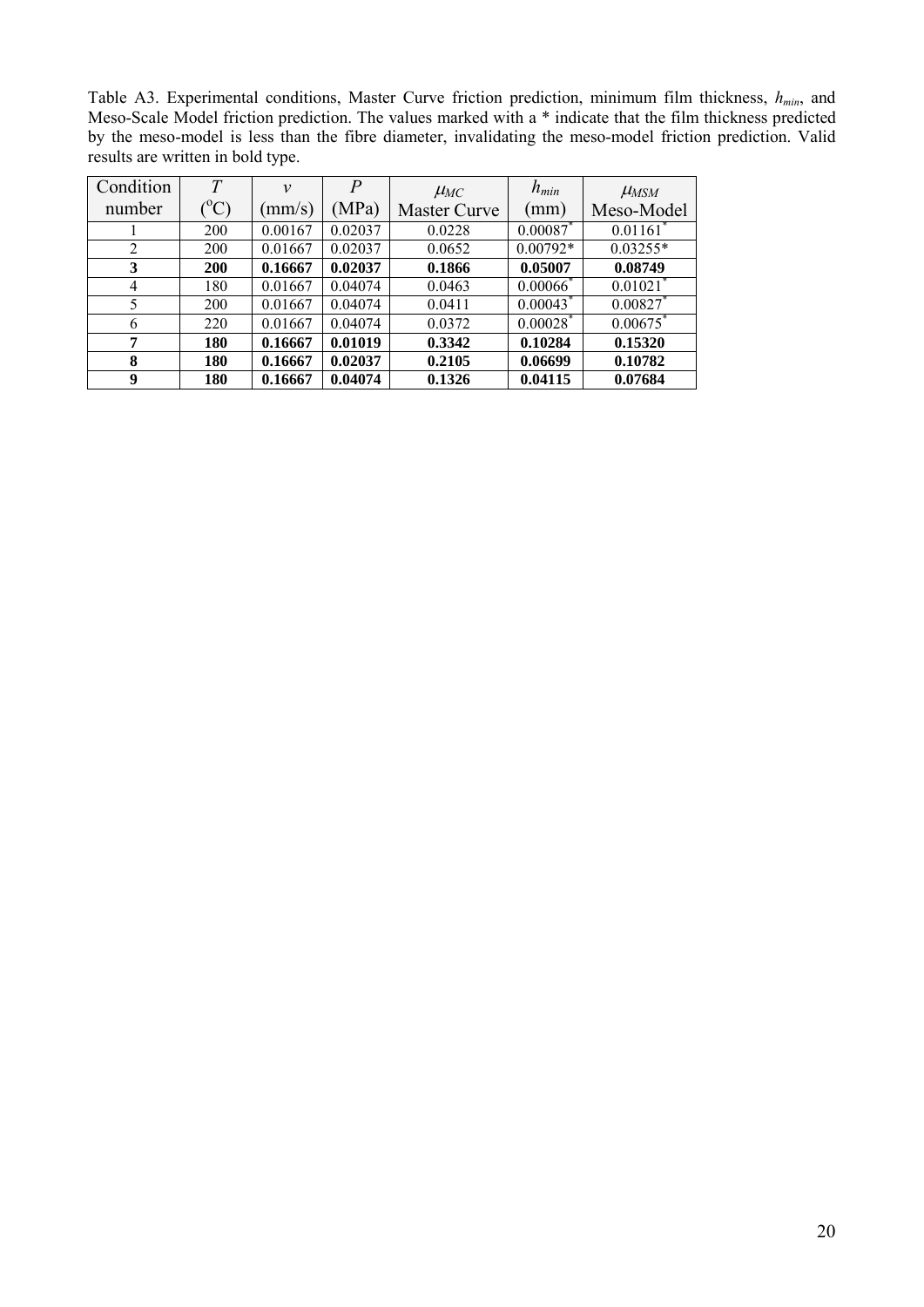#### **REFERENCES**

- 1. Kalpakjian, S.S., S., *Manufacturing Engineering and T echnology*. 2006, Pearson Prentice Hall.
- 2. Chenot, J.L., *State of the art and recent developments in the numerical modeling of metal forming processes*, in *9th International ESAFORM Conference on Materials Forming*. 2005: Cluj-Napoca, Romania. p. 71-76.
- 3. Lin, H., Long, A.C., Clifford, M.J., Wang, J. & Harrison, P., *Predictive Modelling of FE Forming to Determine Optimum Processing Conditions*, in *10th International ESAFORM Conference on Materials Forming*. 2007: Zaragosa, Spain. p. 1092-1097.
- 4. Lin, H., Wang, J., Long, A.C., Clifford, M.J. & Harrison, P., *Predictive Modelling for Optimisation of Textile Composite Forming.* Composites Science and Technology, 2007. **67**: p. 3242-3252.
- 5. Dong, L., Lekakou, C. & Bader, M. G., *Solid-mechanics finite element simulations of the draping of fabrics: a sensitivity analysis.* Composites Part A: Applied Science and Manufacturing, 2000. **31**(7): p. 639-652.
- 6. Morris, S.R., & Sun, C.T., *An investigation of interply slip behaviour in AS4/PEEK at forming temperatures.* Composites Manufacturing, 1994. **5**(4): p. 217-224.
- 7. Phung, T., Paton, R., & Mouritz, P.A., *Characterisation of interply shearing resistance of carbon-epoxy unidirectional tape and f abric prepregs*, in *6th International ESAFORM Conference on Materials Forming*. 2003: Salerno, Italy. p. 867-870.
- 8. Scherer, R., & Friedrich, K., *Inter- and intraply-slip flow processes during thermoforming of CF/PP-laminates.* Composites Manufacturing, 1991. **2**(2): p. 92-96.
- 9. Martin, C.J., Seferis, J.C., and Wilhelm M.A., *Frictional resistance of thermoset prepregs and its influence on honeycomb composite processing.* Comp. Part A, 1996. **27**(10): p. 943- 951.
- 10. Lebrun, G., Bureau, M.N. & Denault, J., *Thermoforming-stamping of continuous glass fibre / PP composites: Interlaminar and tool-laminate shear properties.* Journal of Thermoplastic Composite Materials, 2004. **17**: p. 137-165.
- 11. Akkerman, R., Ubbink, M.P., de Rooij, M.B., & ten Thije, R.H.W. *Tool-ply friction in composite forming*. in *10th International ESAFORM Conference on M aterials Forming*. 2007. Zaragosa, Spain.
- 12. Gorczyca, J.L., Sherwood, J.A. & Chen, J., *Friction between the tool and the fabric during the thermostamping of woven co-mingled glass-polypropylene composite fabrics*, in *Am Soc Comp 18th Tech. Conf.* 2003: Gainesville, FL.
- 13. Gorczyca, J.L., Sherwood, J.A. & Chen, J., *A friction model for use with a commingled glasspolypropylene plane weave fabric and t he metal tool during thermostamping.* Revue Europeeanne des Elements Finis, 2005: p. 729-751.
- 14. Gorczyca-Cole, J.L., Sherwood, J.A. & Chen, J., *A friction model for thermostamping commingled glass-polypropylene woven fabrics.* Composites Part A, 2007. **38**: p. 393-406.
- 15. Harrison, P., Lin, H., Ubbink, M., Akkerman, R., van de Haar, K. & Long, A.C., *Characterising and M odelling Tool-Ply Friction of Viscous Textile Composites*, in *16th International Conference on Composite Materials*. 2007: Kyoto, Japan.
- 16. ten Thije, R.H.W.A., R., van der Meer, L. & Ubbink, M.P., *Tool-ply friction in thermoplastic composite forming*, in *11th International ESAFORM Conference on M aterials Forming*. 2008: Lyon, France.
- 17. Ubbink, M., *Tool ply friction of woven fabric composites*, in *Mechanical Engineering*. 2006, University of Twente.
- 18. Van de Haar, K., *Modelling resistance at the ply/tool contact interface for Twintex®*. 2005, University of Nottingham.
- 19. Lin, H., Harrison, P., Van de Haar, K., Wang, J., Long, A.C., Akkerman, R. & Clifford, M.J. *Investigation of Tool-Ply Friction of Textile Composites*. in *8th International Conference on Textile Composites (TEXCOMP)*. 2006. Nottingham, UK.